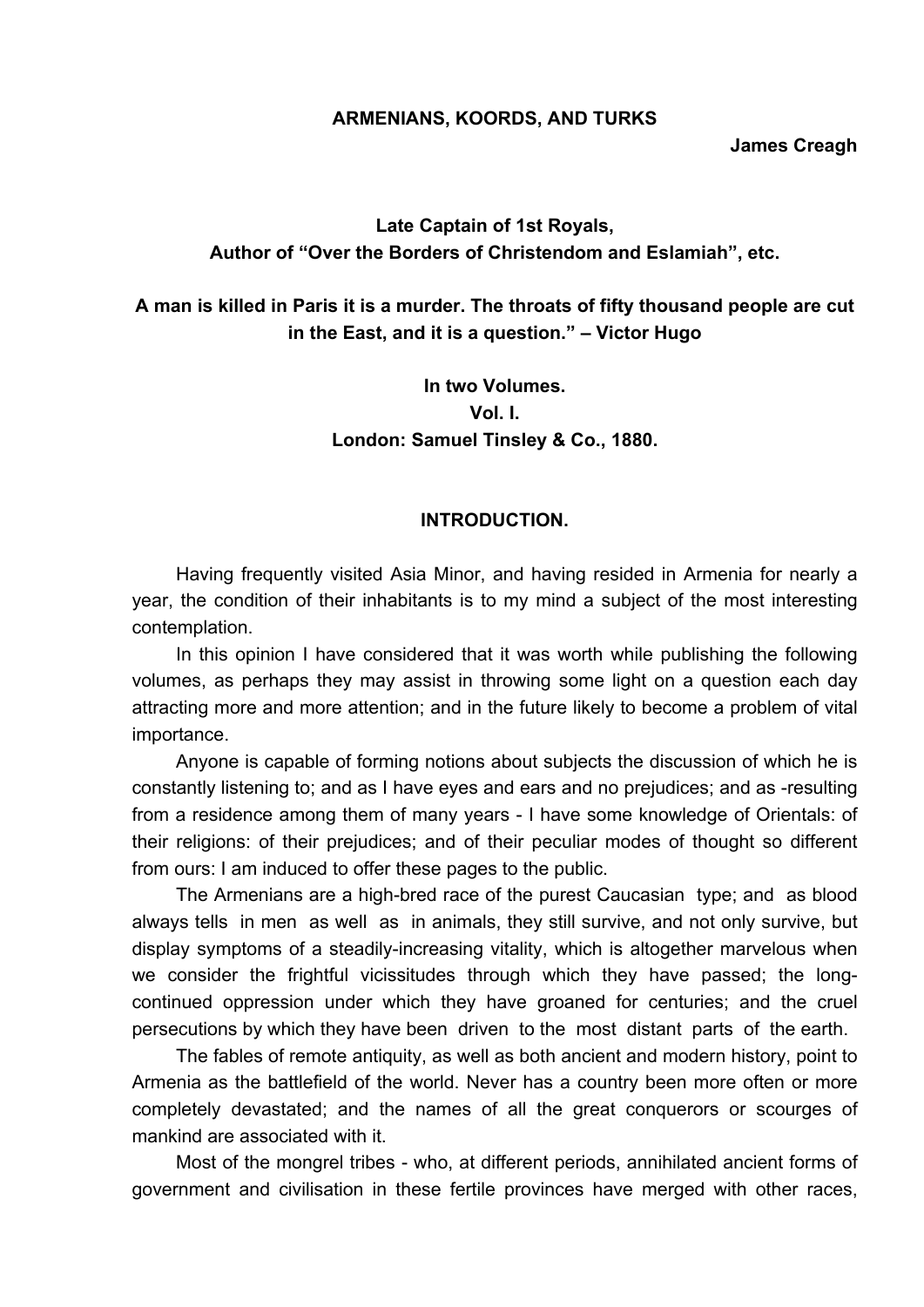become improved, or been lost; but the melancholy and hook-nosed Armenian is unaltered and uncontaminated.

The fine breed - like that of the patient and intellectual Jew - is, perhaps by the direct interposition of an all-seeing Providence, miraculously preserved; and this ancient and classical people, inhabiting a beloved fatherland, toward which the eyes of their countrymen from every part of the world are turned with a hopefulness, generosity, and sympathy equally sublime and touching, at length believe that a crisis in their misfortunes has arrived.

Although much has been written about the Armenians, till quite recently at least they were altogether unknown to the great majority of Englishmen. For that reason, and in the hope that my labours may not be found altogether uninteresting, I have been induced to attempt an historical sketch of those people.

Some knowledge of their antiquity, well as of their connection with the Romans and other conquering races, will add, Ibelieve, to the interest at present growing up with regard to their actual condition; and in this opinion I have consulted all the works treating of Armenia (whether by native authors or not) on which I could lay hands.

Sometimes in support of an opinion, and sometimes with a view to give a clear idea to the reader, I have made quotations from books not always very easily procurable.

The rapidly-declining power of the Ottoman Turks is at the present hour causing alarm and uneasiness on the one hand, and encouraging ambition and fostering intrigues on the other. Both Turkey and Persia are doomed to fall; and neither of them, except as vassal or protected states, can last much longer.

Only three hundred years ago, the Ottoman Turks appeared on the point of becoming altogether irresistible; for Europe at that period was not in a condition to 'have defended itself against such a naval and military power as would most probably have been possessed by the Ottomans, had the adventurous and extensive plans of Soliman the Magnificent been carried into execution.

Few people have either time or inclination to read through Von Hammer's seventeen volumes of the "History of the Ottoman Turks." Their career, however, is closely bound up with the Armenian question; and as to understand the one, it is necessary to have some knowledge of the other - I have briefly traced the policy of the Ottoman Turks from the time of their first appearance when they seem to have closely resembled a horde of Koords at the present day, till their mature growth into a great military power, so sagaciously founded as in a comparatively short time to grind all its subjects under one of the most fanatical and illiberal despotisms that was ever invented.

Their military institutions were so perfect, and contrast so favourably with the tactics and discipline of European armies, that this undoubted superiority was acknowledged and lamented by every military writer of that period acquainted with Turkish troops.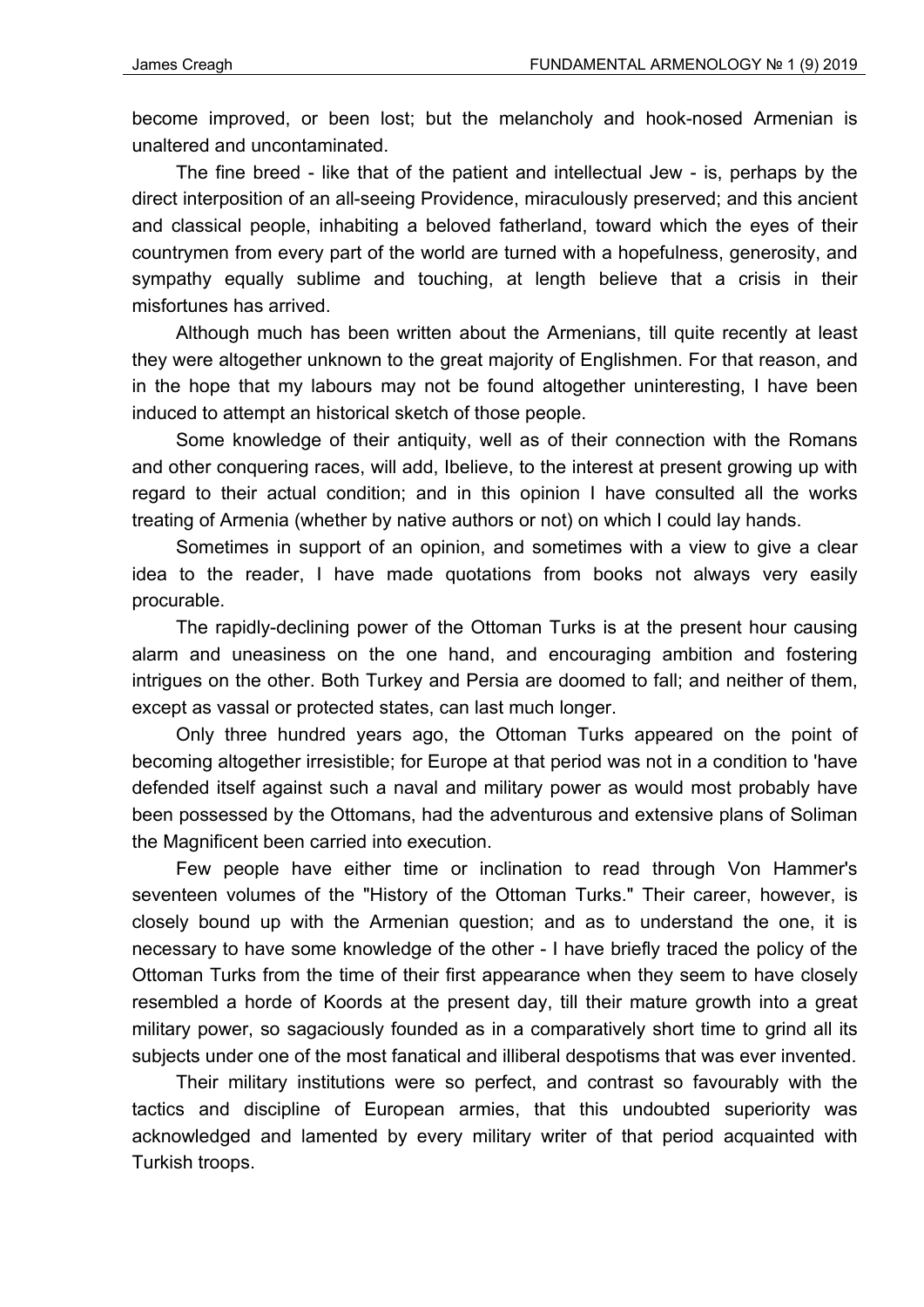All the maxims of Turkish policy inculcated a blind and implicit obedience to authority; and as everything bowed before it, individuality was completely crushed out of the nation. The effects of this cruel discipline formed the national character, which even now presents the good as well as the evil qualities of such severity.

It makes the Turks, when properly dealt with and fairly treated, the finest soldiers in the world. Docile, good-tempered, sober, and heroic, there are no officers who have commanded them who do not love them.

General Jomini, in his "Art of War," recommends the commander to use as much as he can the religious enthusiasm of his men. The Turkish Government know as well as General Jomini that it is a powerful agent, and they accordingly seldom fail to work upon it. When his fanaticism is raised, the Turk is as barbarous as his ancestors under Timour the Tartar; and there is no atrocity, of which he is not capable.

He freely massacres the wounded. Even the death of the misbeliever does not satisfy him; and he loves to hack up his corpse or to chop the head off. On the other hand, when held in proper control, the Turk in the hour of victory can be as quiet as an Irishman after a faction fight.

If in the army everything depends upon the disposition of' its commanders, the temper and strength of the Turkish Government entirely influences the conduct of its Mahommedan subjects, whose fanaticism can be either allayed, or, if necessary, worked into blind and ferocious enthusiasm.

If the Turk is intolerant and fanatical, he is certainly not more so than his Christian neighbours; and both one and the other have been equally unrelenting and cruel.

In the following volumes I have not thought it misplaced to give a sketch of the history of the Crusaders, their folly, bigotry, and deceit. The ignorant and unthinking masses were worked into religious fury; but diplomacy, while encouraging this fanaticism, equally ridiculous and criminal, cared not so much about the Holy Sepulchre as about territorial aggrandisement.

Are there still among us men as fanatical as the Crusaders? If purely philanthropical sentiments animated the wrath with which so many right-reverend and wrong-reverend gentlemen railed against the Turks, where, oh! where was their humanity when the unhappy Mussulmans were being slaughtered without mercy, and their women outraged, under the supervision of reverend gentlemen of the Bulgarian nationality?

Since the time of the Crusaders down to the present hour, the Turks have every reason to hate the Christians, who, whether by force or intrigue, have always tried to injure them. In the middle ages, the Christians have been better treated by the Turks than ever the latter were by the former when they were strong enough to ill-use them; and the Mussulman religion, in practice, has often been more tolerant than ours.

The animosities of centuries cannot be cooled in a day; but the Turks, and it is quite natural that they should do so, both detest and fear their Christian neighbours. All Christian interference in their affairs, no matter how well-intentioned, is hated and suspected.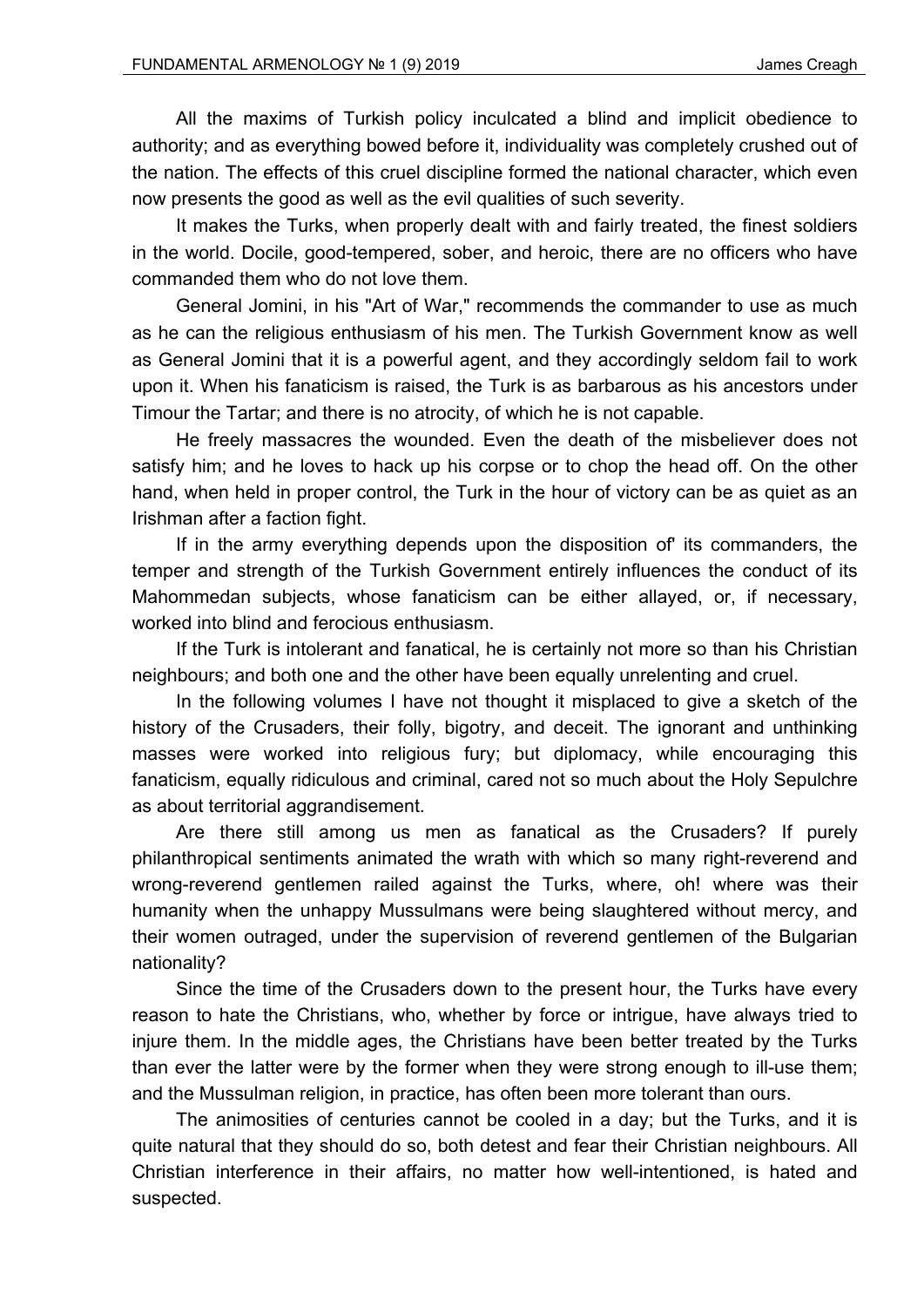The Turks loathe the Christians by tradition, and, so to say, by nature; but they are well aware that these hostile sentiments are returned; and that the pretended protection of Christians is the cause of all Russian interference in the affairs of their country.

To soften, or at least to take the sting out of this rancour, would be the solution of the Eastern Question; for such a settlement of the difficulty would put a stop to Russian intrigues.

The Turkish Government being weak and corrupt, contains all the necessary ingredients for its final and irretrievable ruin. It fears the Christians; and consequently its maxim has ever been, for the sake of its own preservation, to keep them down.

Nothing, except actual compulsion, will ever force the Turks to change this illiberal policy; and whenever they appear to make alterations in it, by such reforms as have been promised at the time of Baker Pasha's recent appointment for instance, we may be quite sure that they have no meaning, and that if any ameliorations are made in the condition of the Armenians, that they will only be carried out in a half-hearted manner, almost tantamount to leaving things as they are.

Whether the new states on the Lower Danube can stand alone or not is very doubtful; but as they have been finally cut loose from both Turkish rule and Russian intrigue, they must, if incapable of governing themselves, fall into the grasp of Austria.

The creation of Armenia into an independent kingdom is an Eutopia which even the Armenians themselves would not be foolish enough to propose.

The Armenian Question must nevertheless be considered; and that important problem consists in whether the Turks are to be forced by England - for unless forced by England they will never do it - to place their Armenian and Mussulman subjects on a footing of perfect equality, or whether the territories inhabited by those people are to fall into the hands of Russia.

# **Before long the question must be solved in one way or the other.**

It is a question, notwithstanding the apathy with which it is generally regarded, of great importance to England; for these countries lie on the road to India, and if allowed to fall under the rule of Russia, will exercise a powerful influence on the inevitable collision sooner or later to take place between the Cossack and the Sepoy.

Having travelled in Bulgaria, as well as in Armenia, I am of opinion that no comparison can be made between the inhabitants of those countries. The Bulgarians, a stupid and heavy race, *had nothing much* to complain of; while on the contrary, the devastation of the plains of Alishkird, mentioned in the following volumes, is no more than an episode in Armenian life.

Although far removed from the seat of war, similar horrors were being enacted both at Moush and at Van, as well as in other parts of Armenia, at the same time.

The reports of missionaries; of consuls; as well as those of travellers who have passed any time in the country; all show even up to the most recent reports sent home to us from those provinces, that the condition of the Armenians is absolutely intolerable;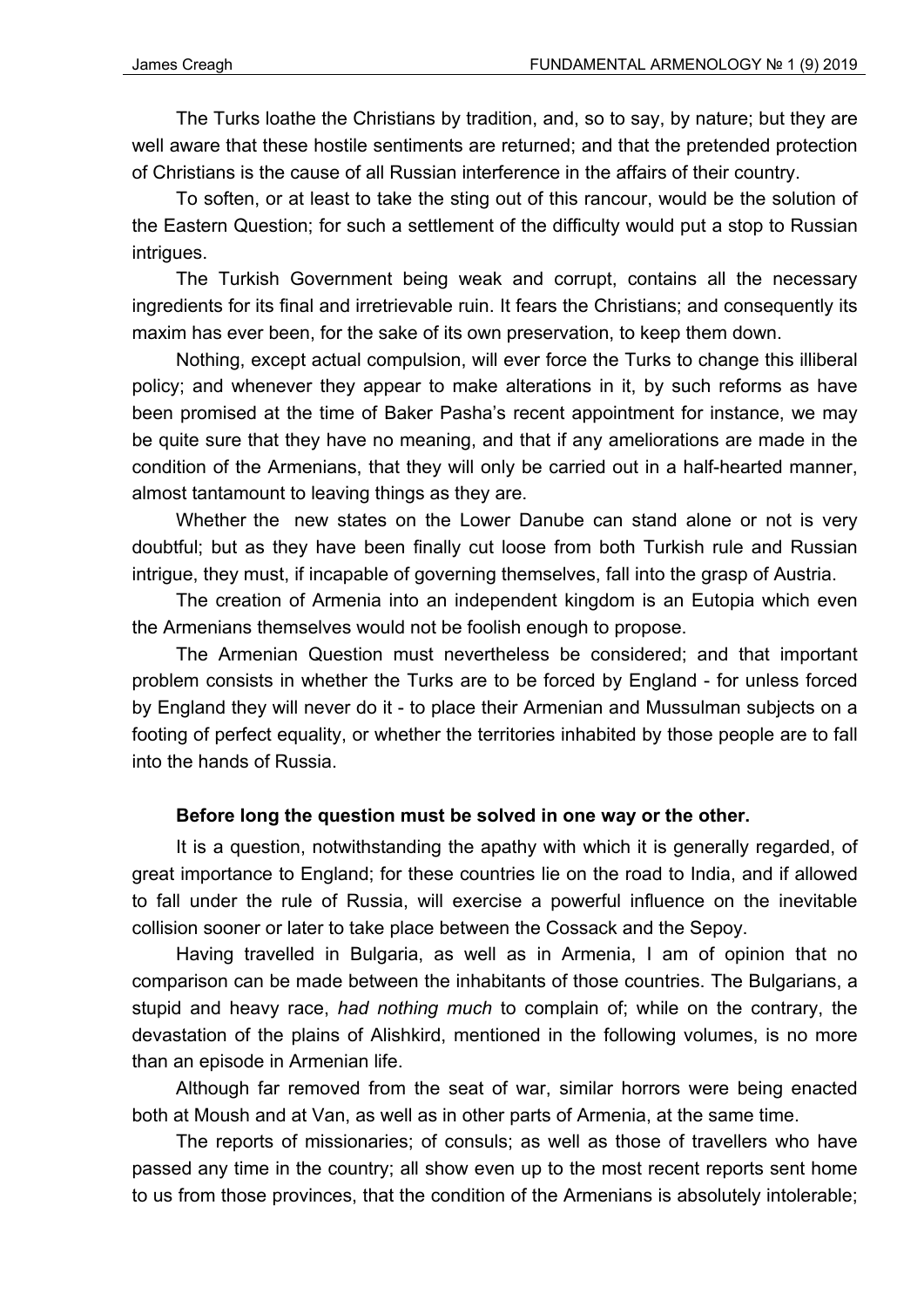and that all progress, well-being, or security is perfectly out of the question, until a check is put upon the license, rapacity, and violence of the lawless and brutal Koords.

In Armenia there is neither security for life nor property. Whole districts of excellent land lie completely uncultivated; and so great is the tyranny exercised upon the inhabitant, that they long for any kind of government under which they may hope for security and peace.

Who is to bring them these blessings? It is a question which must be answered.

ARMY AND NAVY CLUB, *February,* 1880.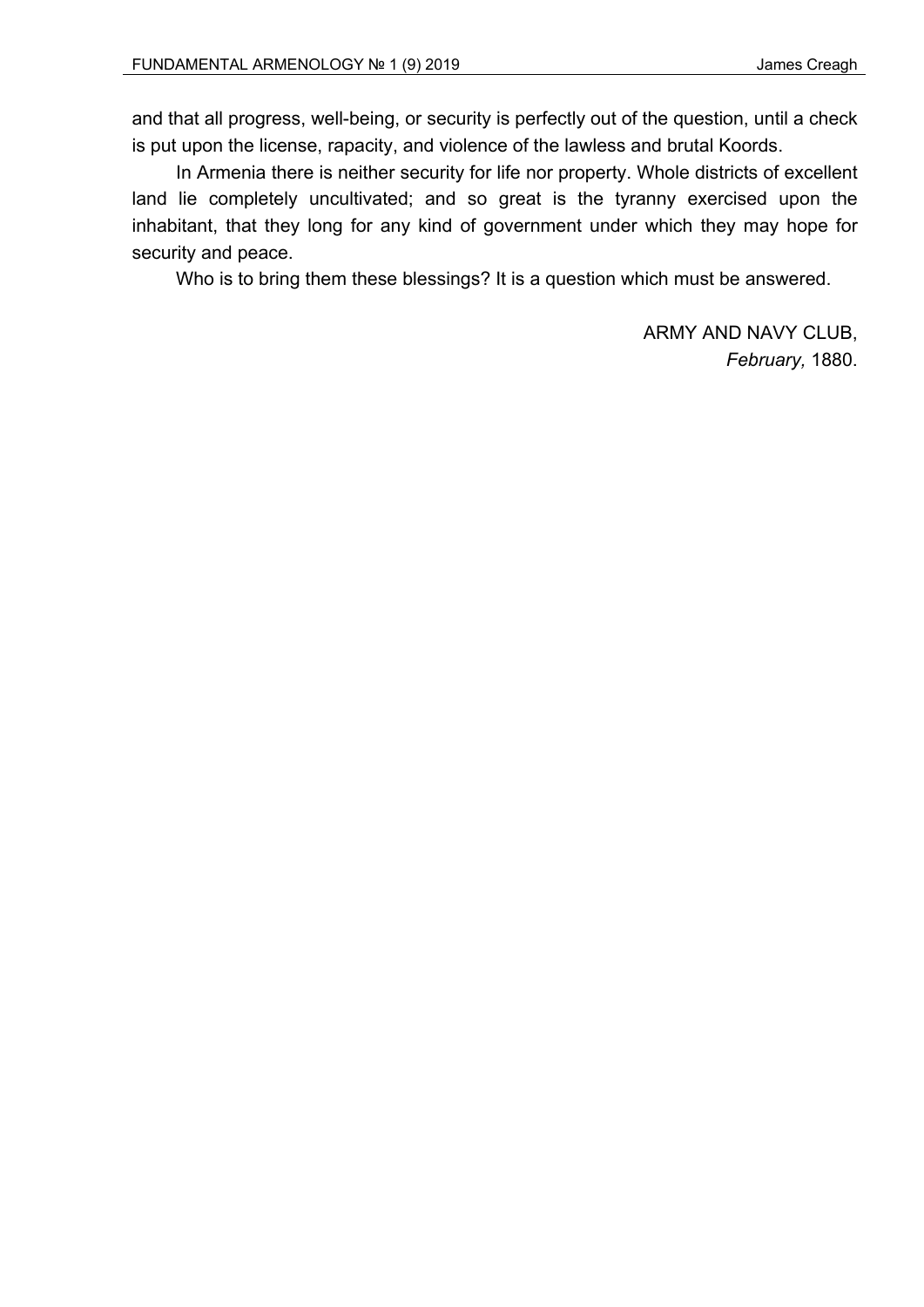## **CHAPTER I.**

#### **ANCIENT ARMENIA.**

Purity and Antiquity of the Armenian Race.- The Ancient Language.- Its Difference from the Modern Tongue.- Armenian Mythology.-Literature.-Ancient Worship.- Its Extent in Ancient Times.- Armenian Kings.- Pompey.-Mark Antony.- Armenia the Battlefield of the World.- Moses of Khorene.- Greek and Syrian Histories.

## **CHAPTER I.**

## **ANCIENT ARMENIA.**

The Armenians pretend to be the oldest type of the human species; and their large eyes and mouths, long noses and dark olive complexions - peculiarities which, like the Jews, they have retained with stubborn constancy, and in spite of the terrible vicissitudes, dispersions, or persecutions they have undergone - stamp them as a distinct and high-bred race.

Their country was once powerful and glorious. Solitary ruins, silent and deserted, speak of past greatness; and the wonderful remains of the dead city of Ani, in the plain of Kars, is an imperishable monument of the wealth, address, and enterprise of fallen grandeur, as well as of the instability of human institutions.

They have two languages: the ancient and modern Armenian tongues, which differ so completely that, a person well versed in the one would be entirely ignorant of the other; and perhaps it may be taken as some proof of the great antiquity of the race that the language of no other people in the world - not even that of the Greeks - is equally dissimilar from that of their ancestors.

The ancient Armenian is richer than the Greek of the same period; and it is so pliable and applicable to every kind of translation, that if, for instance, the "Anabasis" of Xenophon was lost, it might be almost exactly restored again to the Greek from the Armenian rendering.

Armenia is connected with the primeval history of man, and the legends of mythology, as well as the Bible, declare it to be the spot from which the great modern nations originally wandered. Like all ancient histories, those of the Armenians are hardly worthy of serious attention. They declare that the present inhabitants of the country are descended from a certain Haik, who was a grandson of Japhet, the son of Noah, and that for that reason the country was called the land of Haik. The modern name of Armenia was given to it by foreigners, from that of a certain King Aram, who was of course, according to these fairy tales, the terror of the world.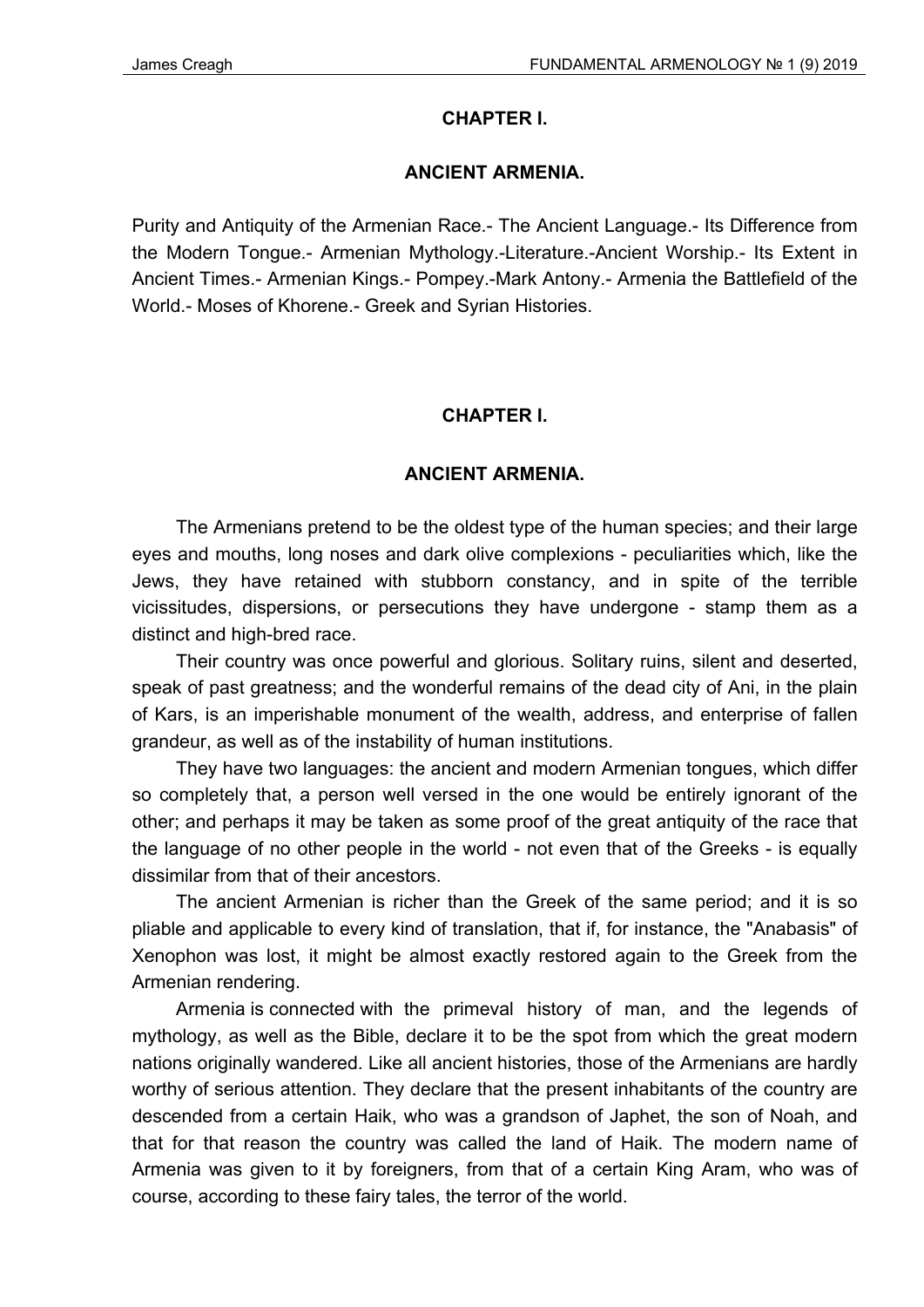No people in the East have given so much attention to history as the Armenians; and although on the introduction into the country of Christianity all Armenian books were burned, the monastery of Echmiadzin was found to contain a series of documents dating from the very earliest times. Here had been buried for centuries upwards of fifty chronicles and histories; and although the greater part of them have never been translated, the labours of Messrs. Langlois and St. Martin give very succinct accounts of the Persian and Mogul invasions, and throw a new light on the state of the East during the middle ages.

Mar Apas Catina, a Syrian by birth, was, under instructions received from the Armenian kings, sent to Nineveh, in order to search for records of the Armenian race. So successful were his endeavours that he at last found a very ancient work bearing the inscription: "This book was, by order of Alexander the Macedonian, translated from Chaldean into Greek, and contains the history of the first ancestors." From this celebrated manuscript, Mar Apas Catina only extracted the records of Armenia; but, says he, "the history of our satraps is prolonged in the book as far back as Sardanapalus of the Chaldeans, and even longer".

As this historian mentions the tyranny exercised by the Couchans in Armenia, it shows the great age of the composition from which he gleaned the sources of his information, because, according to the Biblical account, as well as according to the statements of the most ancient Parsee writings, there existed on the 'banks of the Tigris and Euphrates, and in a prehistoric time, a non-Semitic people called Coushans or Coushites.

Mar Apas Catina gives a very circumstantial account of the building of the remarkable town of Van, as well as of those marvellous works in its neighbourhood, which, although carried out by the orders of Semiramis, are still, in their ruined condition, an object of wonder and curiosity to the modern traveller. The celebrated Nebuchadnezzar is mentioned, and the account given of the fate of the sons of Senacherib corroborates not only the Bible, but also the fragments of Berosus as they have been preserved in Eusebius.

Previous to the introduction of Christianity the Armenians adored - in common with the Medes and the Persians - some of those vile gods so often alluded to in the books of the Old Testament. Every abomination that the depraved appetites and enervated passions of the priesthood could suggest was practised at these shrines, and even the blushing virgin, terrified at her imaginary sins, sacrificed her virtue for the propitiation of these beastly divinities.

With his usual anxiety to doubt everything which appears contrary to our ideas of the laws of nature, Voltaire refuses to credit the possibility of the existence of such turpitudes, and in that lively vein of humour with which he knew so well how to throw ridicule on still graver subjects, wittily declares that the *valet de place* of Herodotus brought him round disorderly houses, and assured him that their occupants had come from the most distant parts of the empire, to be initiated in the mysteries of the goddess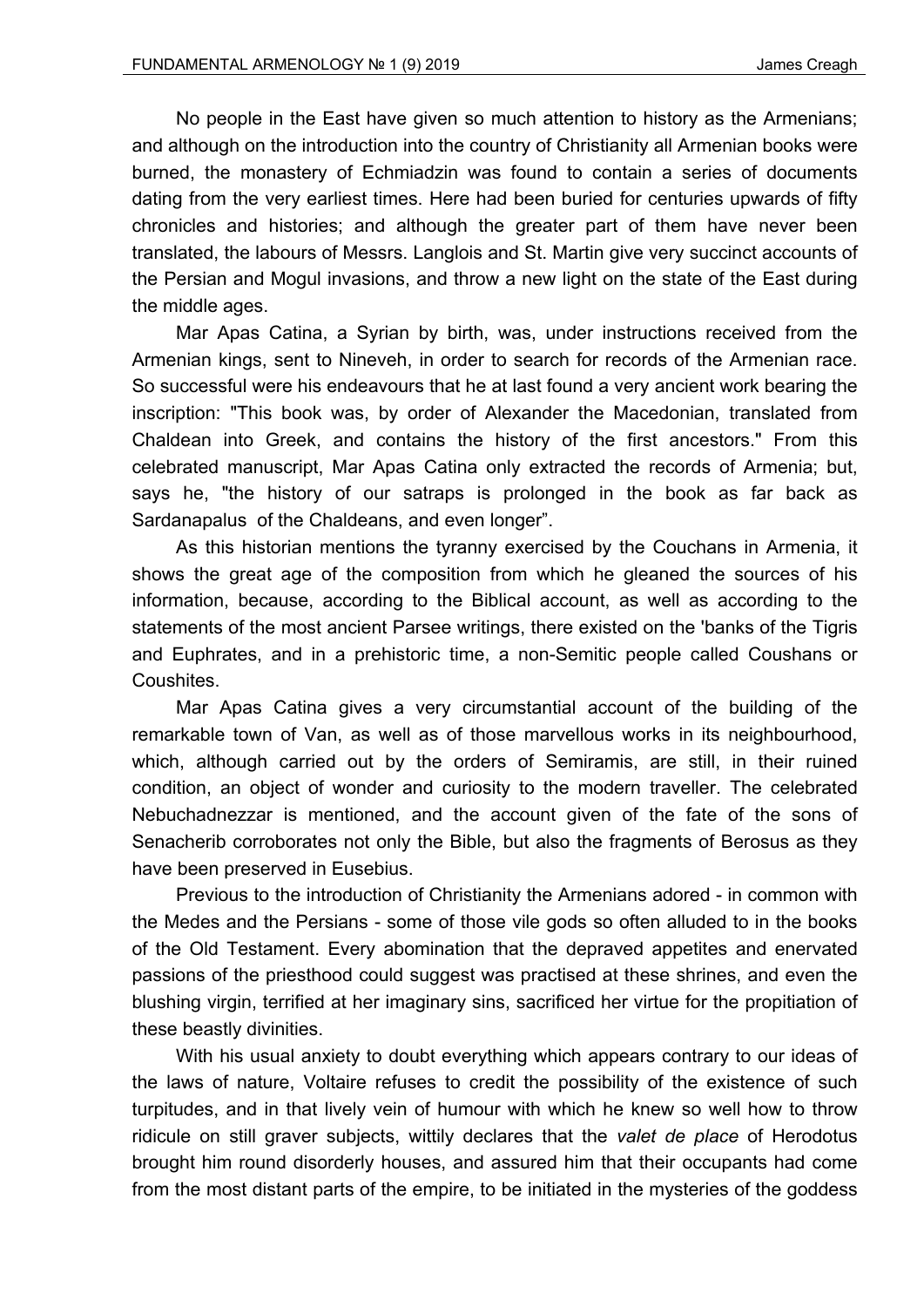Tanais, Anaitis, or Melita, as she was called at Babylon.

In ancient times Armenia was washed by the waters of the Mediterranean, of the Caspian, and of the Black Seas; but the last really independent king of that extensive and powerful country having formed an alliance with Darius against Alexander the Great, perished upwards of three hundred years before Christ, fighting against that conqueror.

Armenia was reduced to servitude. At Alexander's death the Armenians aimed at regaining their independence; but the Seleucidae obliged them to accept governors appointed by the Greeks. During the reign of Antiochus the Great, whose kingdom extended to the Hindoo Koosh, two men, whom he had appointed governors of Armenia, proclaimed themselves kings of the provinces to which they had been sent as satraps. The success of their rebellion was so unexpected, that these vassals were encouraged to extend their conquests, and invading with a large army the countries of the Medes, of the Iberians, and of the Chalybians, they added so many new provinces to their dominions that Justin considers Armenia, as it existed during his time, second only to Parthia in wealth, power, and extent.

These successful rebels divided their conquests into two kingdoms, called, respectively, Armenia the Greater and the Minor.

The endeavour of Antiochus to recover his lost provinces ended in so complete a failure, that he was compelled to make peace with his revolted subjects, who, to secure themselves and their posterity in the provinces they had won, entered into an alliance with the Romans.

Previous to the reign of Tigranes the Great, there is a chasm of about seventy years in the history of Armenia. Tigranes, however, about one hundred years before Christ, was induced to enter into an alliance with Mithridates Eupator against the Romans, whose power gave great jealousy to all the Asiatic princes.

In the meantime the Syrians, tired of the eternal intestine quarrels of the Seleucidae, induced Tigranes to take possession of that country, to drive out Antiochus Pius, and thus to extend his dominion from the Euphrates to the sea. For eighteen years Tigranes governed Syria, till it was reduced to a Roman province by the arms of Pompey. The former reduced Armenia Minor, led his victorious army against the Asiatic Greeks, and compelled all the neighbouring provinces and tribes to acknowledge him as their sovereign.

Assuming the title of King of Kings, he believed himself invincible; employed crowned heads to wait upon him as menial servants; and never rode out unless accompanied by four kings running after him in the garb of footmen.

With only two legions and three thousand horse, Lucullus, having previously boasted at Ephesus of the victory which he was about to gain, 'marched boldly into Armenia. "If these men," said Tigranes, on first seeing the Romans, "come as ambassadors, their number is sufficient; but if they come as enemies, they make but a very indifferent appearance." This day was marked in the calendar as unlucky, "it is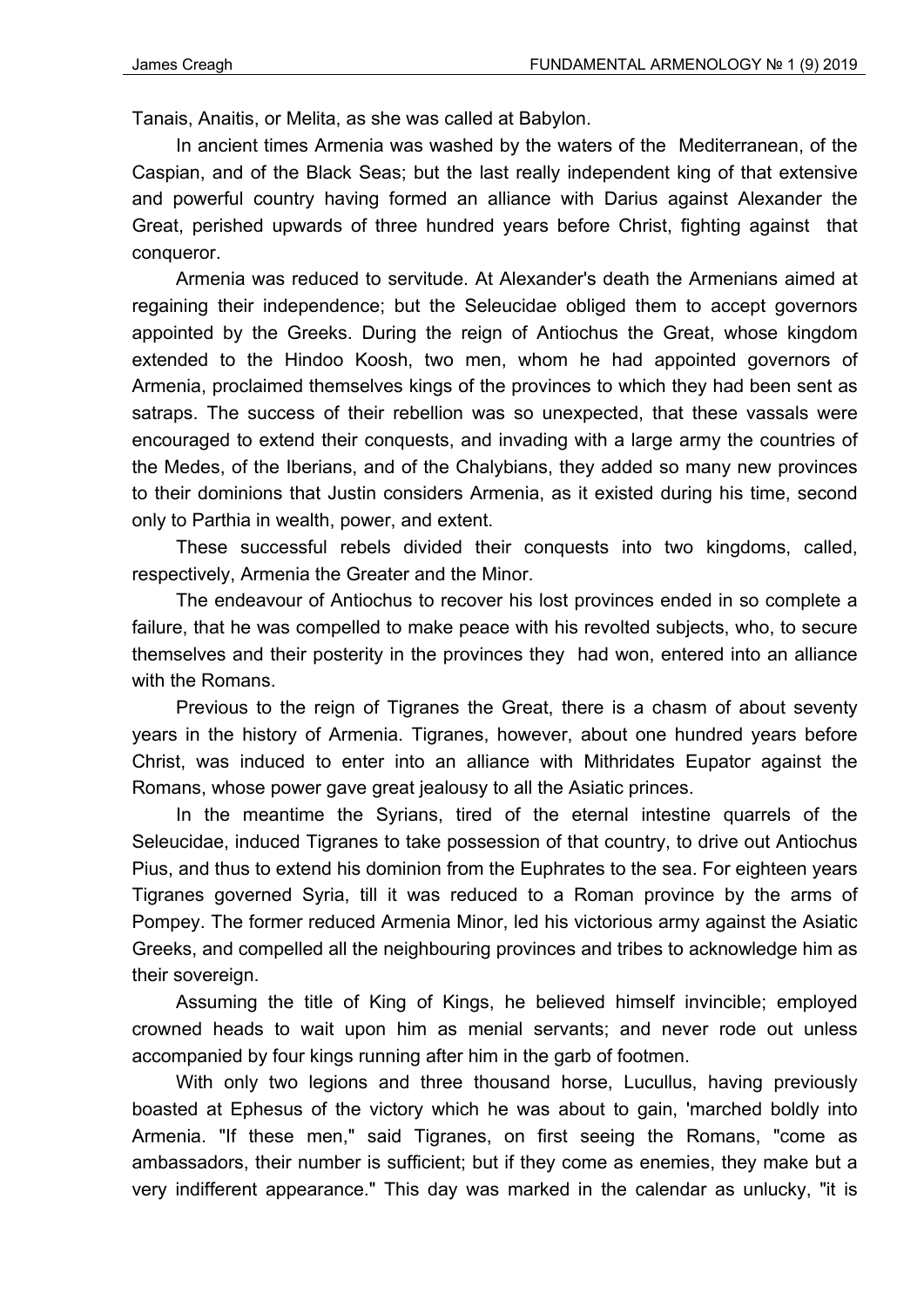therefore," remarked Lucullus, "more incumbent upon us to behave ourselves with more gallantry, that so dismal a day may henceforth become a day of joy and mirth for the people of Rome."

The superiority of the European over the Asiatic was never so wonderfully displayed as on this occasion. The army of Tigranes was utterly routed, a hundred thousand of the infantry were slaughtered, none of the cavalry escaped, and the Romans lamented only five men killed and a hundred wounded.

"Instead of standing to receive the Romans," says Plutarch, "they set up a cry of fear and most despicably fled without striking a blow." Antiochus the philosopher declares, that the sun never saw such a battle; Livy, that with such inferior numbers the Romans never engaged such a multitude; and Strabo, that the Romans laughed at the notion of using weapons against such vile slaves.

It was in vain that Tigranes endeavoured to incite the Parthians and neighbouring princes against Lucullus. "The Romans," says he, (according to the fragment of the Fourth Book of Sallust's History)," are at war with all mankind. They pillage kingdoms, sell their inhabitants for slaves, plunder the temples of the gods, acknowledging no other low than their own arbitrary will and pleasure." A mutiny among the soldiers of Lucullus caused the latter to be succeeded in his command by Pompey, to whom Tigranes surrendered himself as a prisoner, but was allowed to retain his kingdom as a tributary of Rome.

Mark Antony plundered Armenia about forty years before Christ, and returning to Alexandria laden; with booty, placed the son whom he had by Cleopatra on its throne. During the reign of Nero the Romans were shamefully driven out of Armenia by Vologeses, the King of Parthia, but the former drawing together all their forces, reduced the whole country to subjection. Tiradates was crowned King of Armenia at Rome, where, falling at the feet of Nero, the latter placed the crown upon his head. He was succeeded by several kings, who held their authority as mere vassals of the Roman Empire, till Trajan, adding Mesopotamia to his dominions, reduced the ancient state to the condition of a mere province.

Armenia has ever been the battlefield on which the greatest conquerors of antiquity struggled for the sovereignty of the world. Bel, Nimrod, Semiramis, and Sesostris forced their way through it. The Assyrians and the Medes, the Medes and the Persians, Darius, Xerxes, and Alexander the Great, as well as the Romans and the Parthians, fought in Armenia for the dominion of Asia.

The fall of Mithridates the Great removed the barrier against Rome, but as Armenia lay on the direct road to Parthia, it was devastated and laid waste by cruel and bloody wars. When the Roman army occupied the kingdom of Bosphorus, it was brought so close to the Persians that Armenia suffered from the almost continual wars waged between those rival powers, and the whole country was plundered alternately by the soldiers of Theodosius or of the Shah Shapar.

Its ephemeral independence trembled under the authority of Byzantium or of Iran;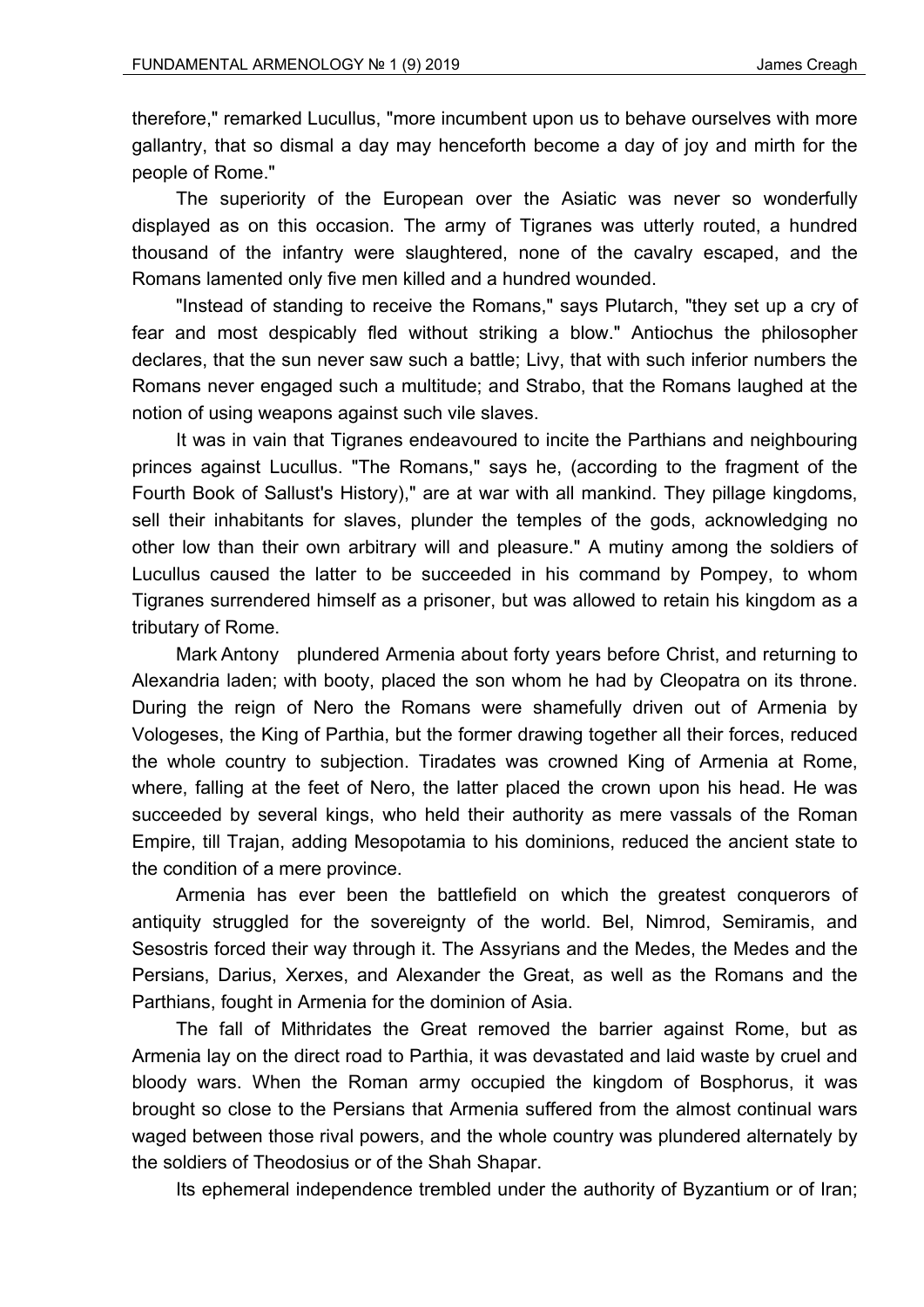and although it was ruled by kings, or satraps, or governors of Armenian birth, they existed only as the slaves of foreign masters. The long-continued state of anarchy under which they lived had a marked effect on the character of the people; and twelve hundred years ago the Armenians are thus described by their own great historian, Moses of Khorene: "Doctors, ignorant and pretentious; monks, hypocritical and vain; ecclesiastics, full of presumption, enemies of science, and performers of buffooneries; people, insolent and idle; soldiers, brutal and boasters; princes, associates of thieves; judges, false and anxious for presents; all sentiment of shame or charity disappeared."

Although many historians of the earliest Armenian periods were either Greeks or Syrians whose works have been preserved in Armenian translations, Moses of Khorene was an Armenian by birth, and his history is of the deepest interest, not only on account of his picture of the state of society in which he lived, but also on account of his quotations from Berosus, Abydenus, Manethon, Cephalion, and several other ancient writers whose works perished in the Alexandrian Library.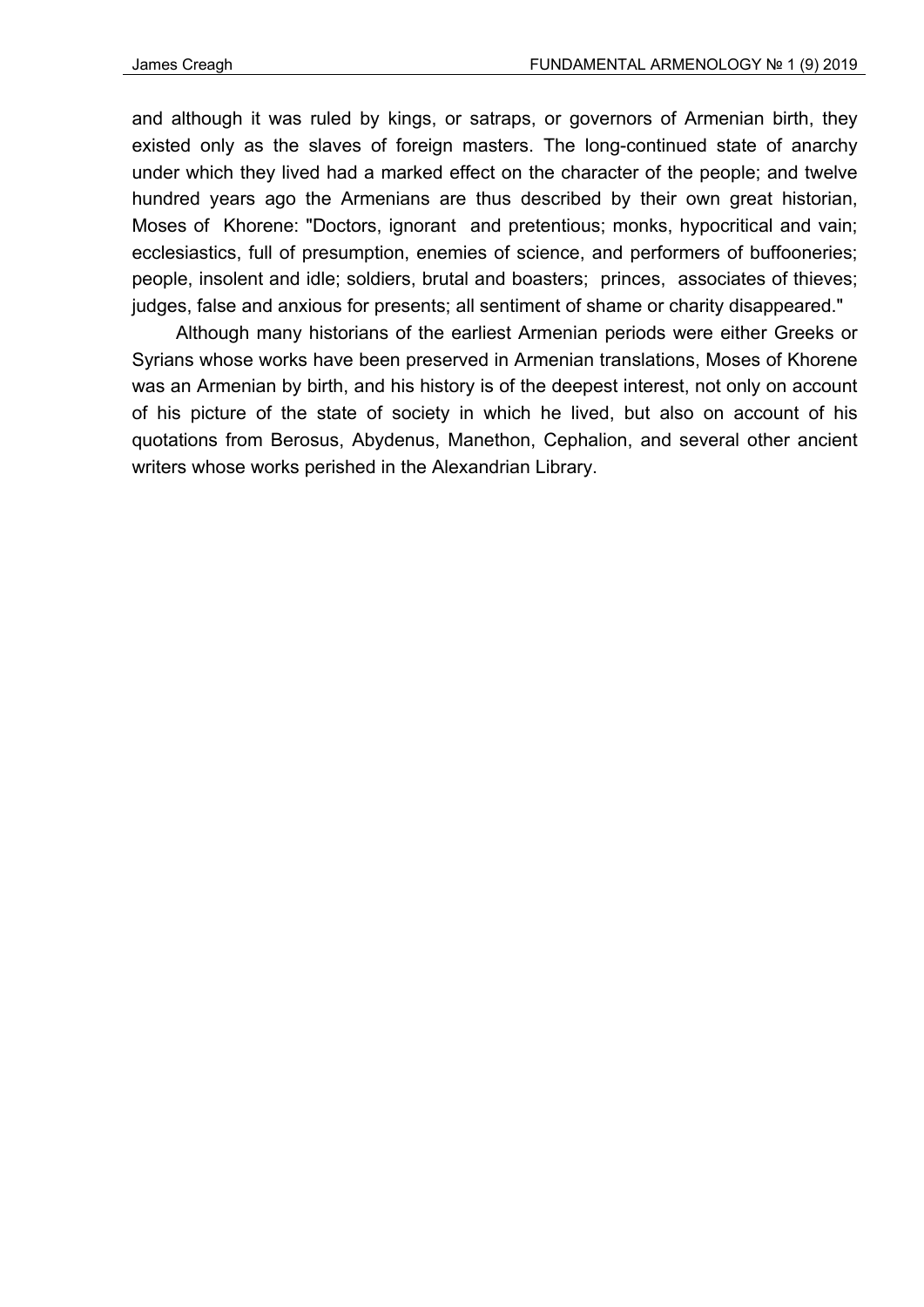#### **CHAPTER II**

## **THE VICISSITUDES OF ARMENIA.**

Armenians the First Christiana among the Gentilea.- Theology.-The Kalifs.- The Roupenian Dynasty in Annenia.- The Crusaders.- Visit of Leon, the Last King of Armenia, to London.- Timour the Tartar in Armenia.- His Cruelties.- The Armenian Historian Thomas of Medzoph.- His Pathetic Account of what he saw.- The Armenian Historian Chamchian.- His Love of Russia.

# **CHAPTER II.**

## **THE VICISSITUDES OF ARMENIA.**

The Armenians are celebrated in ecclesiastical history as the first people, outside the limits of the Roman Empire, who embraced Christianity. In the year 302, King Tiradates was baptised by St. Gregory the illuminator, and this circumstance being in the eyes of his subjects incontrovertible proof of the truth and sanctity of the new doctrine, they all became Christians in a mass.

To this day they are the pure disciples of Eutyches, and still believe that the body of Christ existed of a divine and incorruptible substance. Centuries of cruelty, of oppression, and of the most odious tyranny, have failed to shake the faith of the poor Armenians; and, although their country has been depopulated by the most ruthless massacres of which history makes mention, and although by the infamous policy of their conquerors they have been driven like hunted animals to seek refuge in the most distant parts of the earth, they have always "preferred the crown of martyrdom to the white turban of Mahommed."

The rise of the religion of Mahommed caused Armenia to cling for safety to the Greek Emperor Heraclius, who gave her native-born governors called Curopalates; but the Kalifs or successors of the Prophet, by the force of their irresistible arms, brought the whole country under the dominion of Mussulman rulers called Osdigans. Till the middle of the ninth century the country was a prey to constant revolutions caused by the fanaticism of the Mussulmans, as well as, it is said, by the pride of the ancient Armenian nobility.

The Kalif acknowledged Ashod, an Armenian, together with his successors, as governors of the country; yet, although this dynasty arrogated to itself the pompous title of King of Kings, and attempted to resist the growing power of the Seljukian Turks, they were trampled beneath the hoofs of the invading hordes.

The extirpation, in the thirteenth century, of the Seljukian Turks by the Moguls of Genghis Khan was followed by the complete servitude of the Armenians; for although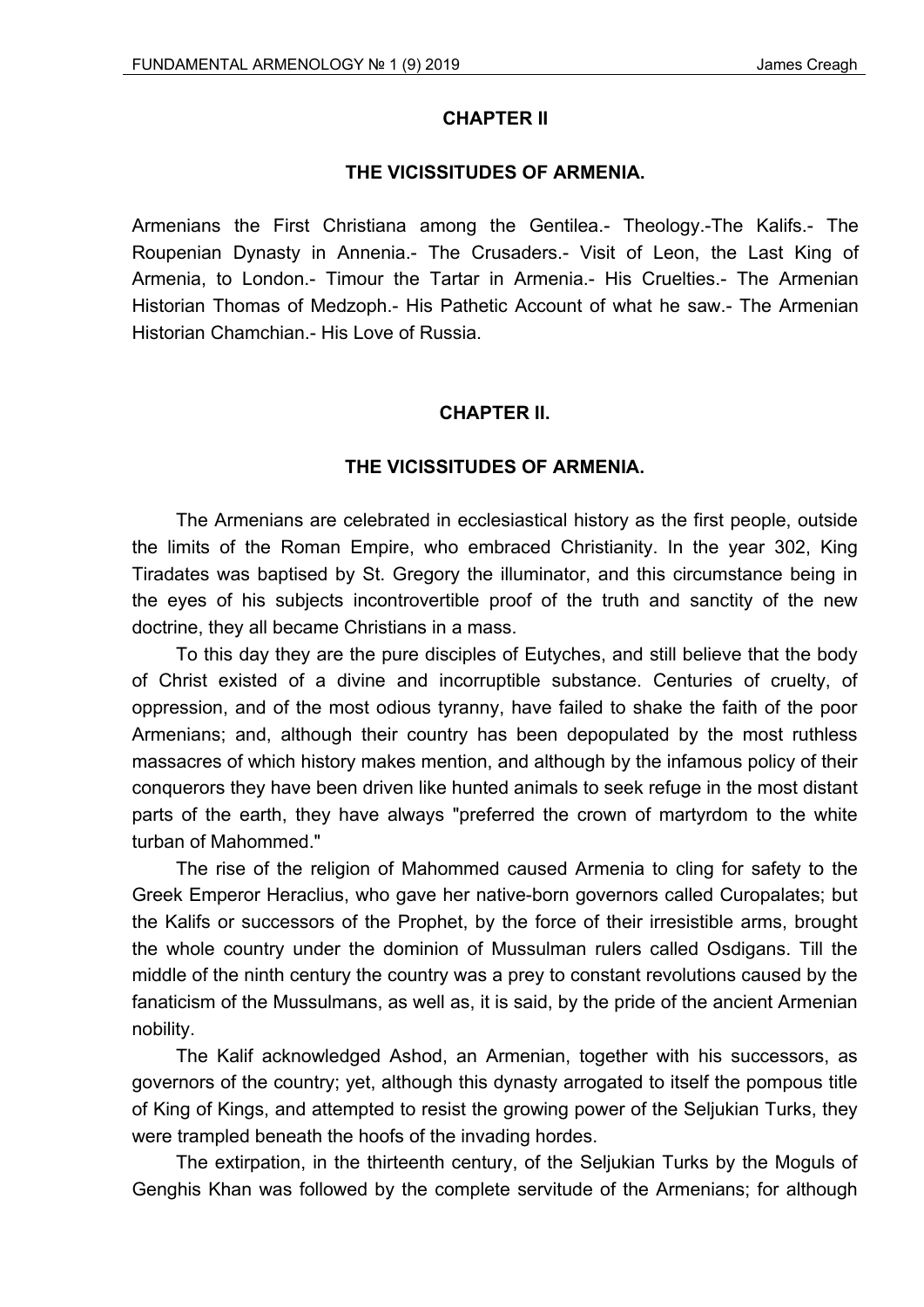within the ancient limits of the kingdom of Haïstan, or Armenia, a remnant of that nation still formed a kind of independent kingdom, sheltered among the valleys and fastnesses of Mount Taurus, the vast majority of the race groaned in Persian or Tartar slavery.

The contemptible dynasty of the Roupenians lasted for about three centuries; and King Leo, who established very friendly relations with the Lusignans, was styled royal by the crusaders. As he adopted the Catholic religion, he separated, himself by an impassable barrier from his orthodox countrymen; but the titles of barons affected by his nobility, as well as the number of French words used in the Armenian manuscript of his contemporary historian Sempad, are proofs of his close connection with Europeans.

The Roupenian Armenians fought bravely and successfully against both the Greeks and the Turks; but, notwithstanding their alliance with the Moguls, they were totally extirpated by the Egyptian Mamelukes.

Leon VI., the last King of Armenia, was redeemed from his captivity in Egypt by John of Castille; and after wandering about Europe as a mendicant, and even visiting London in the reign of Richard II., died in Paris during the year 1391. The name of Armenia was thus blotted out of history. For five hundred years the annals of a people broken under the Persian yoke or the Turkish sabre contain no memorable events; for "the history of Christians submitted to Mussulman laws," says Von Hammer, "is only an uninterrupted scene of violence and tyranny."

In every war which has desolated Armenia, the wretched inhabitants, without having any interest in the quarrel, have been ruthlessly put to the sword. When Timour the Tartar, at the head of his fiendish hordes, swept over Asia Minor, destroyed, like a flight of locusts the fairest regions of the earth, conquered the Turks at the celebrated battle of Angora, and massacred the last remnant of the crusaders at Smyrna, his historian Sherrefeddin celebrates as pious works the indiscriminate slaughter of the Armenian Christians; but Thomas of Medzoph, an Armenian, who witnessed these atrocities, thus wrote of them in the year 1424:

"A crowd of Christians, reduced to wander here and there among the hills and mountains, perished in the torments of hunger.

"I am able neither to enumerate the dead nor to express the groans, the tears, the shrieks, and the ruin of our nation.

"The Kurd Paghesch … pillaged, killed, and cut the throats of many of our families … he completely exterminated the Armenian nation. The troops of Skandar … took towns and villages, monasteries and hamlets: everywhere they pillaged and destroyed.

"They left neither bread nor grass … They devastated the country in a horrible manner … For fear of the enemy, we wished that the sea would swallow us up; while we listened without ceasing to the shrieks and wails of women and children … In truth, the enemy overwhelms everyone with blows, and gives the bastionade."

Multitudes of Armenians having hid themselves in caverns and among rocks, "the enemy advanced round the mountain from all sides, like the eagle which pursues the bird of heaven; they shouted and vociferated with all their might.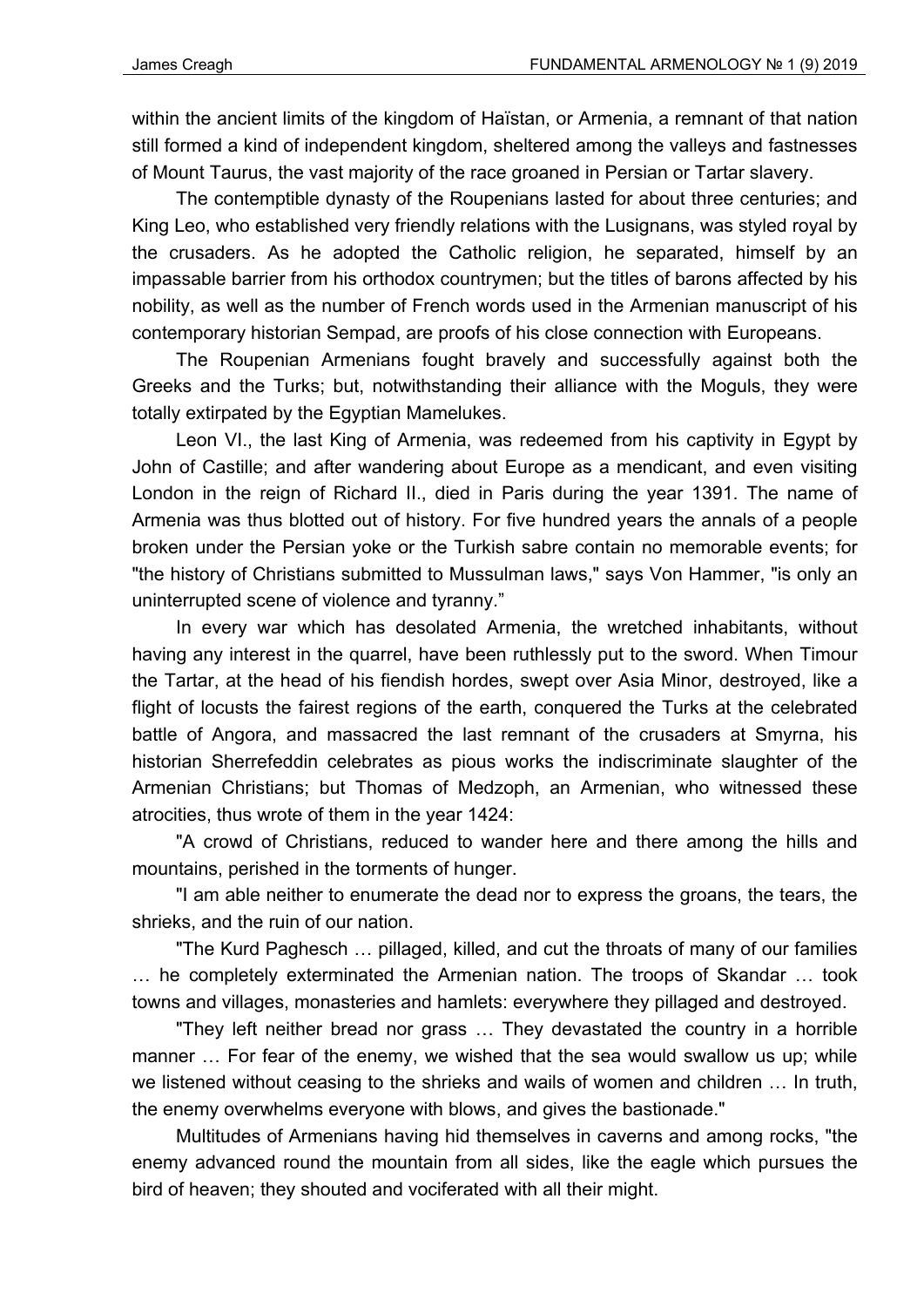"They filled with terror the hearts of men and women, which makes one tremble with as much horror as if the day of judgment had come. They massacred the rich, and went so far as to circumcise some of them and to tear them from their fate. They separated the women and children from the fathers of the family, and carried them into captivity. The mother called her son and the son his mother.

'Oh my mother,' said he, 'who will take me to see thee again!' The mother answered: 'Cursed be the day of thy birth! 0 child, thou must walk upon a sea of grief!'

"Such was this state of unheard-of calamity that it is impossible to describe it in a written composition; but we want to give those who come after us some knowledge of these things, so that you may weep bitterly over the ruin of the Armenian nation, for we ourselves have been in person in the midst of these events.

"The enemy took possession of much booty, and seized our unfortunate children to an incalculable number, as well in the towns as in the villages. They took an innumerable crowd of" women and children. Alas! Misery upon us, desolation upon us, from that day till now, and still on in the future.

"Behold, for seven years we are exposed to a terrible chastisement. In fact, the sword has broken, famine has killed, captivity has decimated, and the wild beasts have devoured man; birds have devastated the harvests, and toads and rats have destroyed the fields. It is a greater punishment than that of the Babylonians in the days of Abraham, arid much more cruel than the plagues which struck down the Hebrews and Egyptians.

"They reduced to captivity the wives and children of these innocent men, and oppressed the Armenian population in tormenting the men with fire and iron, as well as by inexpressible tortures … Making even the women carry loads, they drove them through the snow, in which they perished by thousands … One day was so frightful, in consequence of the Cruel and sanguinary race of Kurds, that it was altogether similar to the day of judgment.

"In all the extent of our territory, our country was filled with servitude and tears, with groans and sighs." The inhabitants "dispersed into Egypt, Khorassan, into the country of Bagdad, into Daghestan, and into an infinity of countries. The infidels said, 'Where, then, is Jesus their God? Let Him come and save those who believe in Him.'

"We cry and we bemoan our ruin with the liveliest grief, with lamentations and sighs; for innocent children; holy lambs and flocks redeemed by the blood of Christ; and chaste spouses delivered into the hands of the impious and thrown amongst an innumerable number of unbelievers: have been lost for ever."

The wretched Armenians, without ties and without land, have been wanderers, sometimes in single families and sometimes in colonies, over the face of the whole earth, and from the nature of their existence became traffickers and merchants between Europe and Asia. After the time of the Mogul invasion they followed those hordes to Astrakan, Kazan, the Crimea and the Ukraine.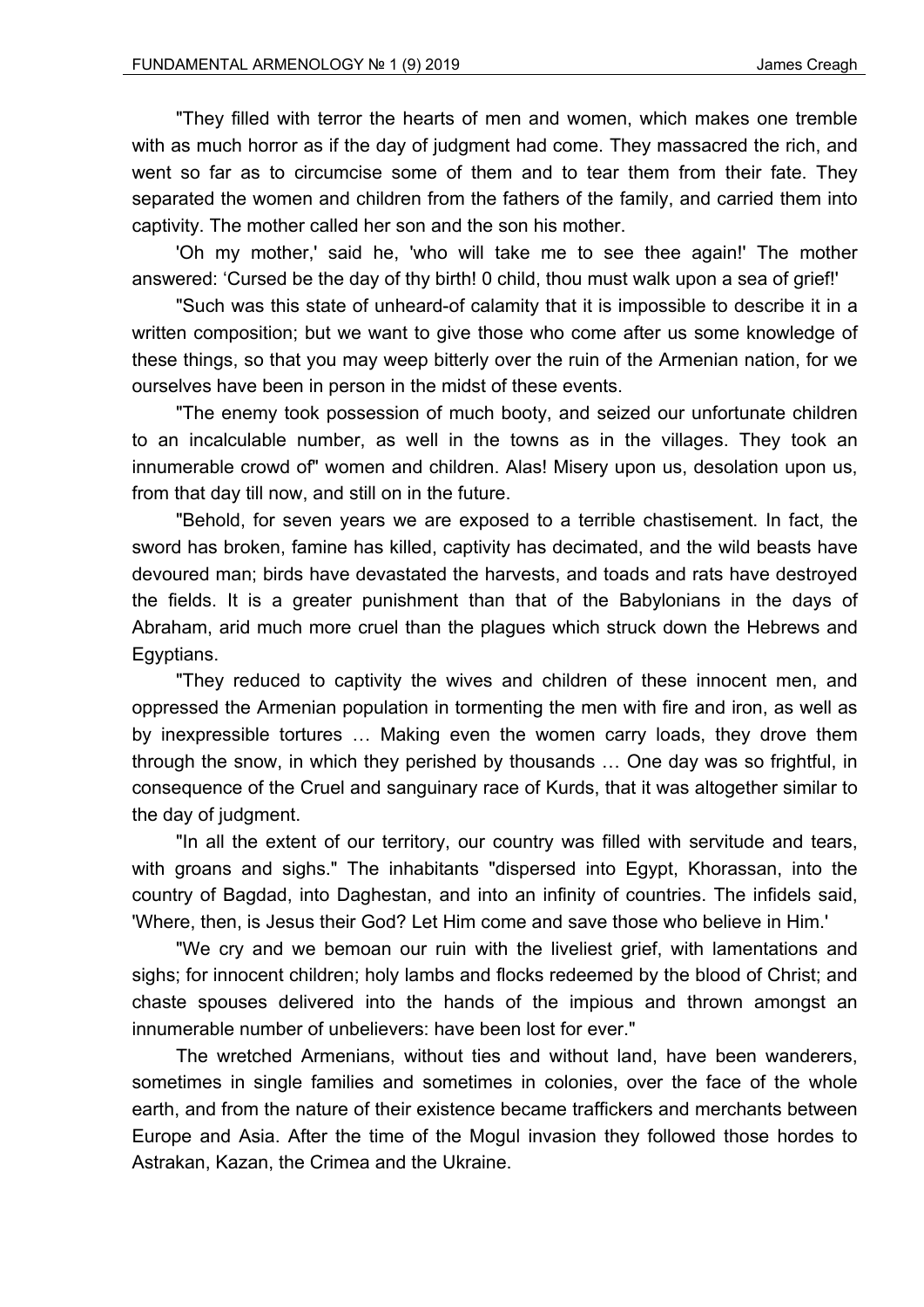Under the government of the Ottoman Turks large numbers settled in Constantinople. The Persians, perceiving the utility to their dominions of the establishment in it of such a thrifty, peaceable and industrious race, forcibly transplanted myriads of them into the suburbs of Teheran, from where they emigrated to different parts of Hindustan. Others settled in Russia, Poland, Venice, France, and even England.

"In consequence," says the Armenian Chamchian in his history of his own country, published over fifty years ago-"in consequence of the tyranny which the Mahommedans exercise over the Christians whom they have subjected to their power, Armenia is almost depopulated. The· inhabitants seize every opportunity that occurs in order to leave their wretched country and settle in places under milder government. Russia being the nearest Christian power, multitudes have migrated thither, and have been uniformly treated by the Czars with as much kindness as their own native subjects. There are many thousands of Armenians naturalized in that vast empire, who have risen to opulence by their industry, and not a few who have been elevated to high offices of trust by the late Emperor: Alexander; a proof as well of the great esteem which he entertained for the nation, as of his liberality of sentiment in regarding them equally eligible for eminent positions as his own: native-born subjects."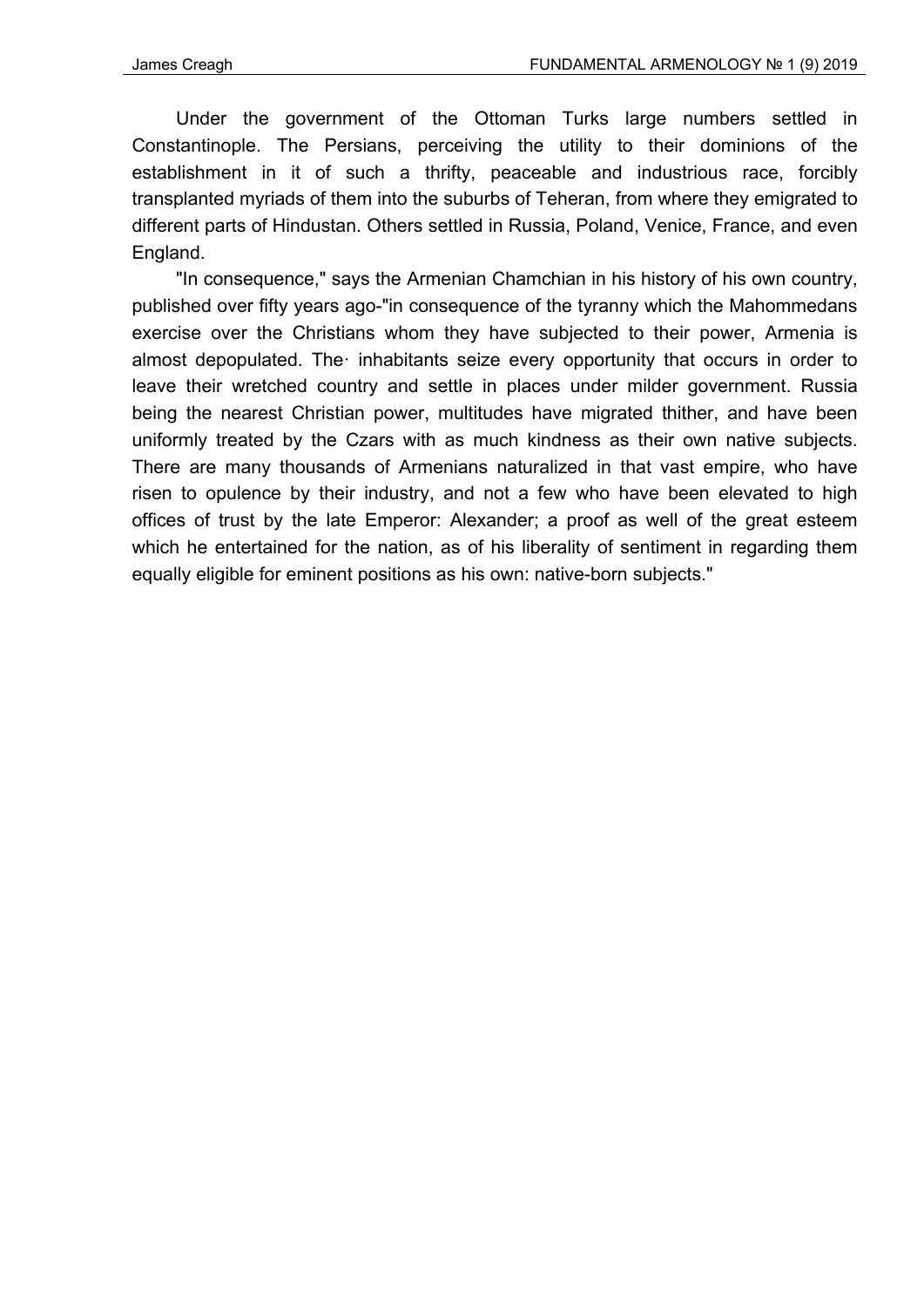#### **CHAPTER X.**

#### **THE ARMENIANS.**

The English Protectorate of Asia Minor popular with all Classes. - Echmiadzin. - Tolerance of the Armenians. The Patriarch. - The Nonsense written about Armenia in England.- Narses. - The Bishop of Baibourt. - Interest attaching to the Armenians. - Their Dispersions. - The Armenians a Nation. - The Lever they give to Russian Diplomacy. - Protection of Russia hailed with Delight. - Russian Officialism detested. - Strong National Feeling among the Armenians. - Mr. Bryce. - The Patriarch's View of Russia. - European Accounts of Armenia. - Difficulty of getting Information. - Examples. - General Loris Melikoff. - Reasons why the Armenians hate both the Russians and the Turks. - Their Fear of talking freely to Strangers. - Amusing Characteristics on the Capture of Hassan Kalé by the Russians. - Joy of the Armenians at that Event. - Russian Intrigues in Armenia. - Prince Joseph Dolgorouki made Head of the Armenian Church. - Apathy with which the Turks and Persians regarded this Appointment. - Armenians capable of the highest Civilisation. - Russian Meddlesomeness. - Real Liberty to the Armenians will stop Russian Intrigues. - Turkish Government fears Emancipation of Armenians. - Armenians the "smartest men" in the World. - Turks ever mistrustful of the Christians.

#### **CHAPTER X.**

#### **THE ARMENIANS**.

Political writers have passed the most severe strictures on the English protectorate of Asia Minor; yet it has struck me as very remarkable that long before such a sagacious project was mooted, or perhaps even thought of, a similar scheme was mentioned by the Armenian Bishop of Baibourt, whose ideas on that subject seemed to coincide with those frequently expressed both by Christians, Catholics (as they like to be called), and Turks, in every part of the country where I had opportunities of hearing their notions on the absurdity and inequality of the Sultan's rule.

This opinion was unanimous; and as the people concerned appear capable of forming clear ideas on the system most suitable to their wants, the benevolent designs of the English Government for the guidance and protection of Turkey, as well as for the support and care which it is hoped will be extended equally to all men without distinction of creed, may succeed in effecting a vast amelioration in the social condition of those benighted provinces.

It is true that the free institutions of the West appear unsuitable to the East; and if, by means of an European constitution, the Biblical inhabitants of Asia Minor are civilised and reformed, it will contradict the experience of millions of men during thousands of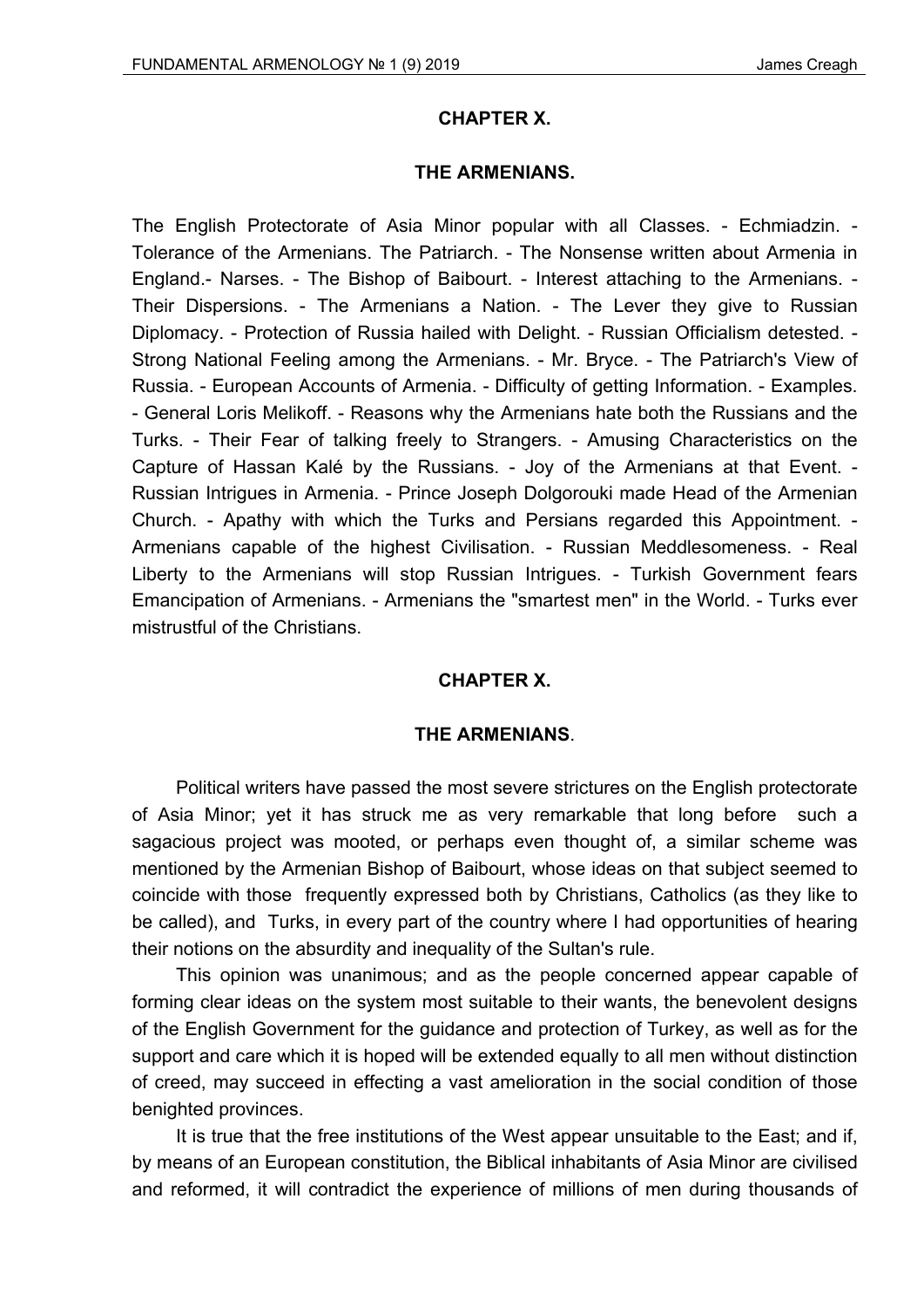years.

The convent and cathedral of Echmiadzin built in the year of our Lord three hundred and five, on the site of a heathen temple,- although frequently sacked and destroyed, has ever been restored by the piety of the Armenians; who as before remarked, come hither from the different parts of the earth, to which - in consequence of the fearful vicissitudes of fortune by which they have been so long overwhelmed and crushed down - they have been driven or scattered.

The Patriarchs of Echmiadzin, who are really the sole chiefs of the whole Armenian nation, have constantly resided here for upwards of four hundred years.

Among all the Eastern Christians, none are so tolerant as the poor Armenians; for, although they hate the Catholics on account of their interference in the affairs of their Church, as well as on account of the gross libels with which they have frequently been assailed by unscrupulous Jesuits, they acknowledge as Christians and co-religionists the baptised of all persuasions.

In the cathedral is built a monument to Mr. Macdonald, an English Ambassador to Persia, who, dying in the neighbourhood, was interred within its walls; and the burial of a heretic in such a sacred place is a clear proof of the kindliness and indulgence, towards even Protestants, on the part of the highest Gregorian ecclesiastics.

The Pope is so far acknowledged by the Armenian Church, that he is allowed to be the first Patriarch of Christendom; but the Patriarchs of Jerusalem, Antioch, Alexandria, and Constantinople, as well of course asthe great Patriarch of Echmiadzin, are in every way his equals.

In reality, however, the Patriarchs of Jerusalem and of Constantinople have no greater claim to authority than those of either Lisbon or Venice, because any of them can be deposed by the Catholicos of Echmiadzin, as he is called; while he, being anointed, sits upon his spiritual, and indeed, so to say, temporal throne as securely as the Pope himself.

Nobody can depose him.

For centuries no separate Armenian history can be said to exist, because that unhappy people, subjected to either the Turks or the Persians, have lived only as slaves.

The Armenians do not look to the Russians?

The simplest answer to such a question was given five-and-thirty years ago by the Patriarch Narses to the enlightened and far seeing traveller, Baron Haxthausen of Berlin. "For two hundred years," said he, "we have been looking to Russia, and hoping for salvation from her. I could see safety nowhere but in alliance with Russia."

"Tell me," said the Armenian Bishop of Baibourt, "why you wise and sagacious English people read and write such absurd nonsense about Armenia and the Armenians in your honourable newspapers?"

Why indeed! Because such information is not intended to enable men at a distance to form clear notions on subjects concerning which they are entirely dependent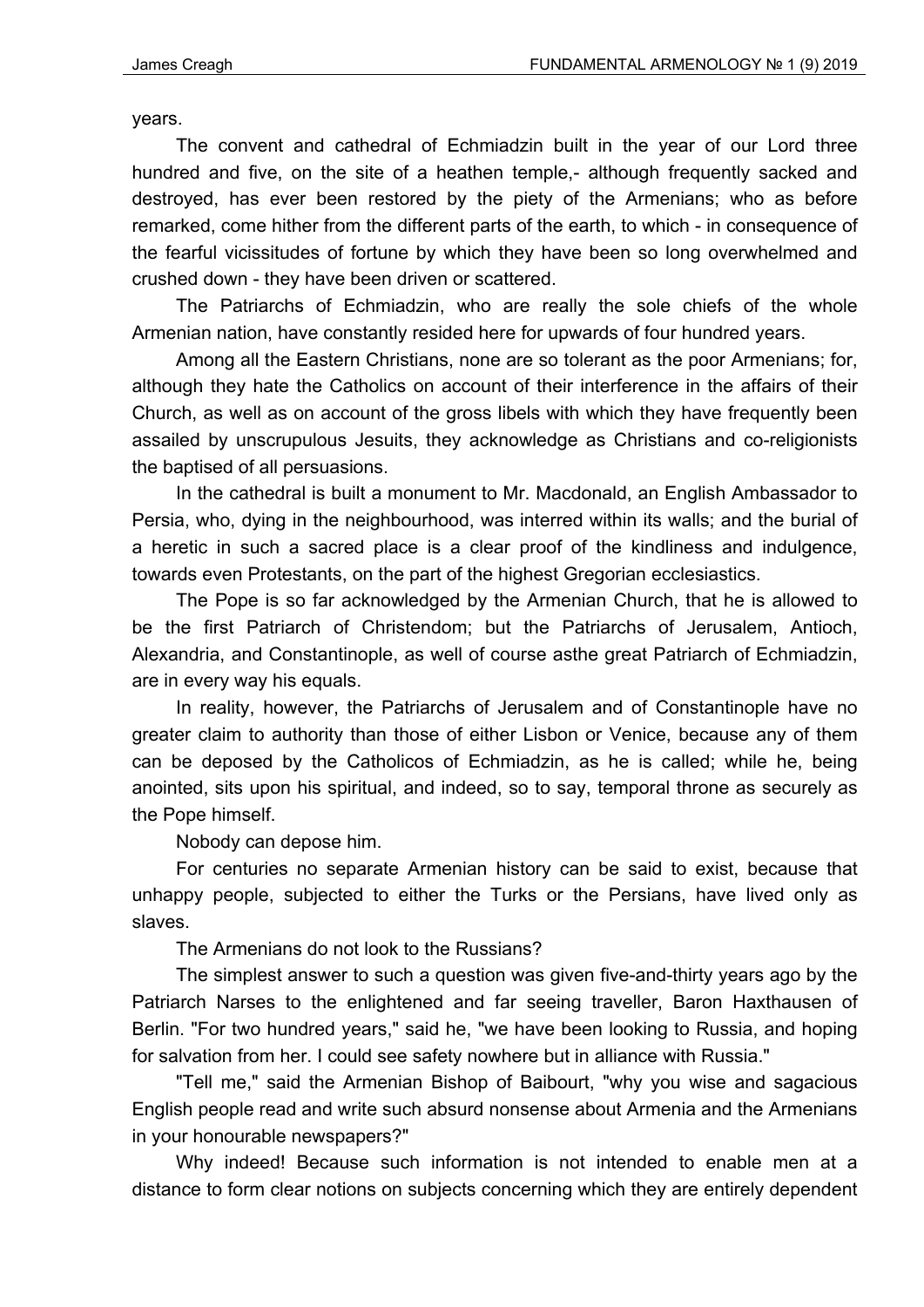on the reports of others; but it is, on the contrary, meant for the advancement of sothought party interests.

Armenia must ever be one of the most interesting countries on the face of the earth; because from here has spread out the legends and religions of the world; because here, since the prehistoric days of Nimrod, Semiramis, and Sesostris - since the more modern wars of the Assyrians, the Medes, and the Persians; of Darius, of Xerxes, of Alexander the Great; of the Romans, of the Parthians, of the Arabs; of Genghis Khan, as well as those of the devastating hordes of Timour the Tartar - the peoples and nations of the world have struggled for the dominion of Asia.

It was in these pastures that the Sooni and Shiah sects fought together for centuries; and now Christianity and Mahommedanism, apparently in accordance with those eternal lows of fate constantly directing the affairs of the universe, are preparing for their final struggle on ground which may be called the lists of the world; and which seems destined by nature as an artery for the transmission of the riches of the earth.

How is it possible not to feel compassion and sympathy with a classical people who, like trembling willows overwhelmed by the forces of tremendous floods, have nevertheless not been entirely swept away; but who have, on the contrary, and notwithstanding the smallness of their numbers, ever preserved their patriotism, their language, and their religion.

The majority of the nation is scattered over the face of the earth, where they exist, like the Jews, in separate colonies or communities; but the nationality has never been dissolved.

The old language of the fatherland has never been corrupted nor forgotten; separation from their kindred seems only to increase their pathetic attachment to ancient customs, habits, and the cradle of their race; and to-day, after centuries of fierce persecutions, they seem destined as the agents by which Asia Minor may become again civilised.

The dispersion of the Armenians has been compared to that of the Jews; but, unlike the latter, the former are a nation with a home, towards which their eyes are constantly turned, in which their centre of political and religious life is nourished, and of which Echmiadzin is the capital, and the Patriarch or Catholicos the king.

At his call, the Armenians living beyond the frontier of Armenia, and especially those of India, subscribe freely enormous sums of money for the support of their national church - and for the advancement of learning and culture in their dearly loved and elegant native tongue.

According to the traditions of the Armenians - Echmiadzin is built on the site of the Garden of Eden; and the angel with the flaming sword was the neighbouring Mount Ararat, at one time, without doubt, a burning volcano.

Russian diplomacy saw, in the discontented Armenian population of Turkey and Persia, a means by which their hold or pretensions on Asia Minor might be strengthened; and by degrees Muscovite influence began to be felt, not only in the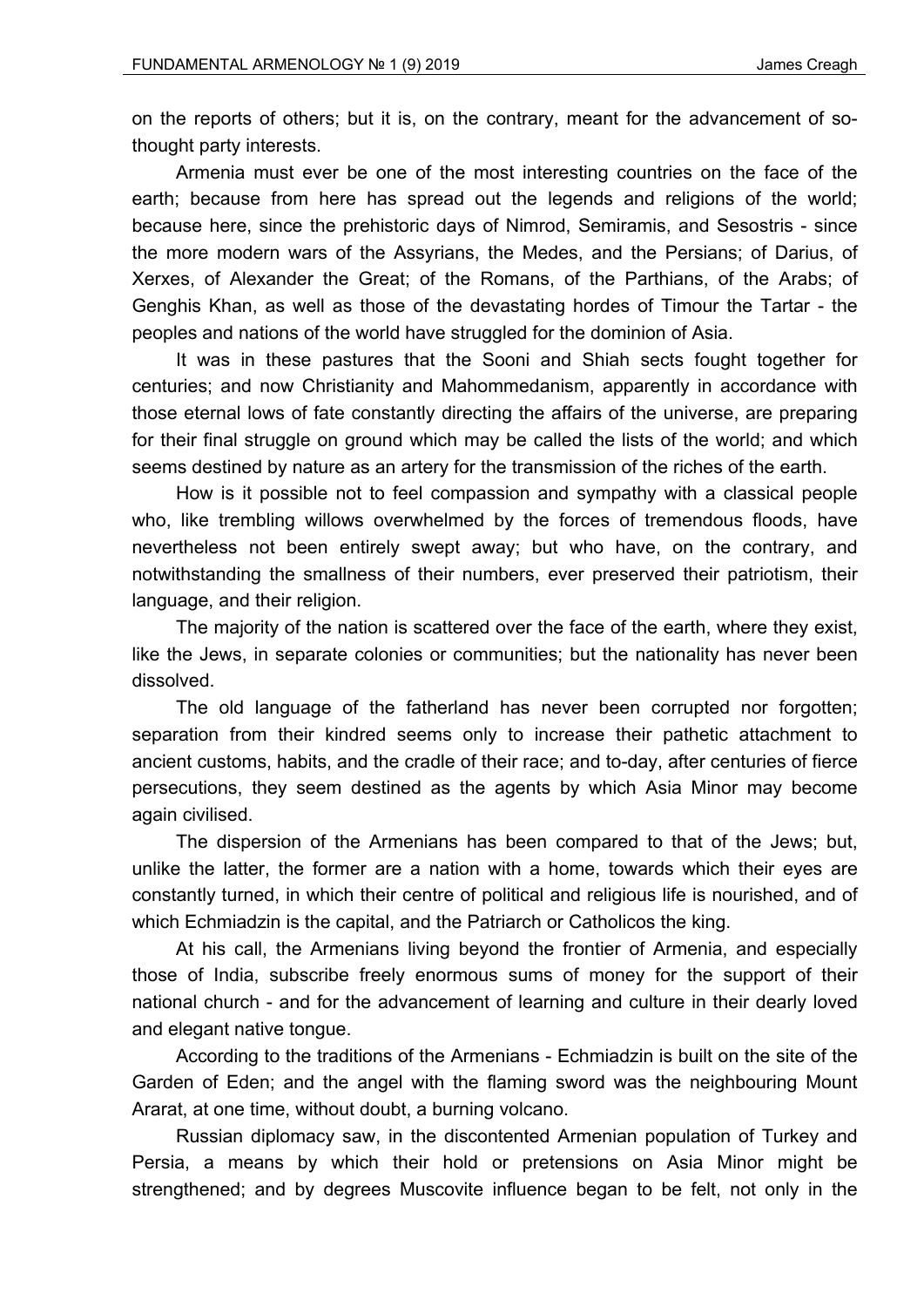election of the Patriarch, but in the interior administration and economy of the Armenian Church - which may, in the absence of any other kind of autonomy, be called the Armenian Government.

The protection of Russia was hailed with delight; and says the calm and impartial Haxthausen: "The Russian occupation of their country was regarded by them not as a conquest, but a deliverance. They are the only people in countries south of the Caucasus really faithful to the Czar; a fact too little regarded by Russian officials."

Notwithstanding the great benefits to the Armenians, consequent on the substitution of the Government of the Czar for that of either the Sultan or the Shah, in the provinces which they inhabit - the unnecessary, impertinent and overbearing interference of Russian officials with regard to education, as well as to internal government, causes them to contrast such meddlesomeness with the indifference of the Turks.

Of all subject Asiatic races, the Armenians are the most national; and as they love their language as well as their country, nothing is more detestable to their minds than a process of Russification, which they believe will eventually absorb them into a people for whom they have no other affection than such as a weak and timid man has for the policeman.

Mr. Bryce's opinions upon the subject tally so exactly with what I have myself heard from Armenian priests, peasants, and merchants in several different parts of Armenia, that I am induced to quote a passage from his work, in which, with I think very even impartiality - he sums up in a manner equally lucid and natural. "Seeing," says he, "is like nothing else. Seeing with one's own eyes, and hearing people on the spot talk people who are themselves so to speak, part of the problem - brings home to one certain facts and principles with a force and clearness which no amount of reading can give. Life and property," in the words of this accomplished and unprejudiced traveller, "are secure under the Government of the Czar. Antagonisms of race and religion are far less fierce than in Turkey, and Mahommedan races live contentedly under a Christian Government. When foreign armies enter Armenia, they are welcomed as deliverers by the subject population; and when they retreat, it is upon these unhappy subjects that the inhuman vengeance of the Turkish soldiery is wreaked. In Armenia at this moment (1877), a timid and inoffensive people, who have never meditated insurrection, who are not accused of anything more than sympathy with the invaders, are being slaughtered by thousands in their blazing villages. I dare say the generals in command have not ordered or approved these massacres and torturings. That they are the spontaneous acts of irregular soldiers perpetrated on their own unarmed fellow-subjects, makes them even a more dreadful evidence of the condition of the Turkish Empire. Russia, although her Government is mainly military, does not neglect her duties to the people; and by creating security, has made it possible for foreign capital and enterprise to flow into the country. The laws are equal and mild for all subjects; and as there is no disaffection, I do not think," continues Mr. Bryce, "that there can be much oppression. In Turkey, the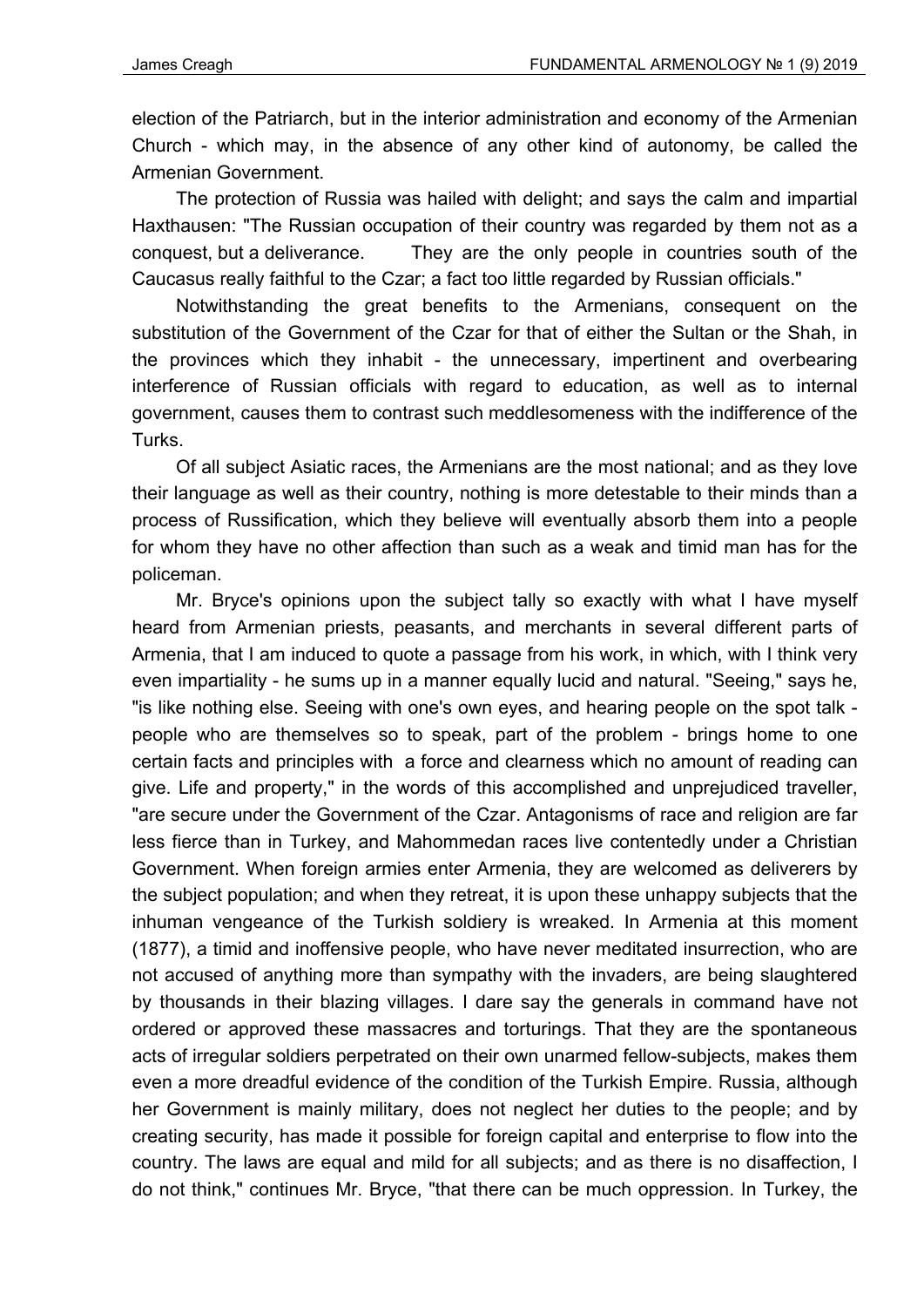police are inefficient, the irregulars cannot be kept in order, the Koords systematically defy all authority, and indeed, although living within the bounds of the empire, have never been properly its subjects. No amount of supervision and reporting will ever get over this fatal defect of weakness. Annexation to Russia would of course be a boon to the Armenians, as compared with their present position; but in itself not a good thing for either the annexed provinces or for Russia itself."

"At Echmiadzin," says the Patriarch Narses, "the centre of my Church, I conceived the idea of founding a great academy for all the Armenians scattered throughout the world, with a college for the higher kind of spiritual and secular education. This institution, I hoped, would found a bond of union. The number of students was to have been two thousand. All preliminaries were ready, the locality was determined, and the intellectual plans were designed. The Armenians are animated by an intense desire to advance their national culture, and are ready for any sacrifice to attain this end. Although but a poor monk, I am the head of that national Church which the Armenians prize above everything, and hence am richer than, many kings. It only required a summons from me, for millions to be collected for such an object. I had even then received offers to an enormous amount, especially from India. I was able to assure the Russian Government that I sought nothing more than its sanction: the funds I could myself provide, and the institutions of the school at Tiflis would show how readily I could obtain pecuniary means for larger enterprises. But intrigues and suspicion arose; the permission was refused, and I was sent into a kind of exile as Archbishop of Kischenau in Bessarabia.

"'The efforts of my whole life had been devoted to the liberation of my people from the bodily and spiritual slavery under which they everywhere groan. The head-quarters of our Church appeared to me the most natural starting-point where, *owing to the conquest and protection of Russia, the chains of slavery have been already broken.*

"I am a native," continued he, "of Armenia, and have seen and heard much; and have often wondered at the accounts given by Europeans who have travelled there who, without any complete knowledge, touch upon everything; who by their fictions astound some, while to others they convey a totally false impression."

All this agrees exactly with what I have heard, and with what Mr. Bryce has written. Certainly, the Bishop of Baibourt might ask why it is that the wise and sagacious English people read and write such absurd nonsense about Armenia and the Armenians in their honourable newspapers: and reviews, he might have added, if he had read a recent article in a celebrated periodical.

Nothing is more common than the errors of a traveller who takes an individual's opinion for the views on the same subject of the general public, or who accepts an isolated fact as an established custom. An English gentleman in Italy, perceiving from the window of his carriage, when he drew up the blind, a red haired woman fighting in the street, wrote in his book that the population were very quarrelsome and all freckled.

Nowhere, in the world do such blunders occur more' frequently than in Turkey,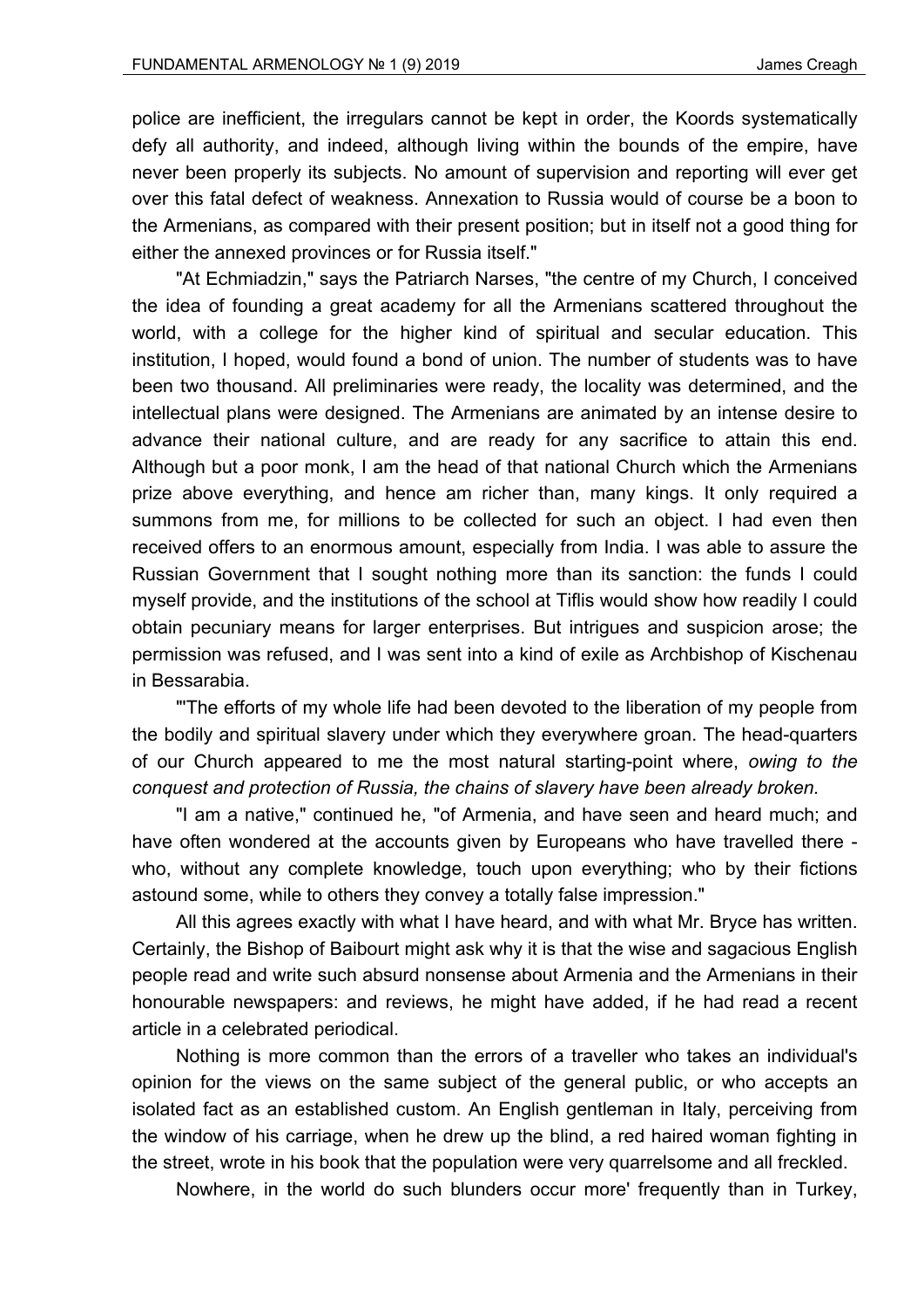where every European journeying for his amusement or instruction is looked upon as a newsmonger, or muckbeer, as they call it; whose notions it is considered both prudent and advisable to tamper with.

For this purpose, very ingeniously concocted impediments to his obtaining clear ideas concerning the mode of government, the administration of the provinces, the collection of the taxes, the condition of the Christian population, or whatever other subject may form the motive of his researches, are placed in his way; and it frequently happens that the most intelligent and fact-investigating philosophers are completely deceived by the very people whose interests would be, to all appearance, advanced if they told only the truth.

A certain Armenian was introduced by the Pasha to an English gentleman who was travelling through the country, with a view to obtaining such accurate information concerning the Christian subjects of the Porte inhabiting those little-known and littlethought-about provinces, as might enlighten people at home about affairs which they had just commenced, though in a very vague and confused manner, to perceive had some connection with their own welfare.

The Armenian in question answered the queries of his curious interlocutor, whether they were leading or not, or whether they were put to him either in public or in private, exactly as if the replies had been dictated by his so-called Excellency himself.

He was afraid to tell the truth. He was afraid that if he expressed the aspirations, the wishes, or the sympathies of the Armenian nation, it might be repeated to his masters; and, being a calculating person, he very naturally reflected that such a course would certainly not do the said Armenian nation the least good, while it would, on the contrary, be quite sure to do him a great deal of harm.

His evidence was therefore similar to the evidence of such people everywhere else, and, as he bore witness, he thought only of himself.

After a long acquaintance with this wily Armenian, who was a very intelligent man, and who, although never out of his native country, spoke the French language with great fluency and emphasis - I discovered by degrees that he *disliked* the Russians because he was an Armenian, and did not want to be Russified; but that he *hated* the Turks, because, although a man in every way superior to any Mussulman, from the Pasha downwards, in point of knowledge, accomplishments, and education, he felt the social contempt under which he existed, and it touched him to the quick and galled him.

If these disgusting disabilities were removed, and if the Armenians enjoyed the same social equality as they do in Russia, there can be little doubt that they would give neither encouragement, sympathy, nor support to Muscovite aggression.

A single fact will show the hopeless condition of the Armenians under the Turks, compared with the state of the same people under the Russians. "In 1828," said an Armenian to me, "the father of General Loris Melikof, living in a small village near Erzerum, left that neighbourhood; and, like thousands of the population of the same districts, fearing the revenge of the Turks for the joy and gladness with which they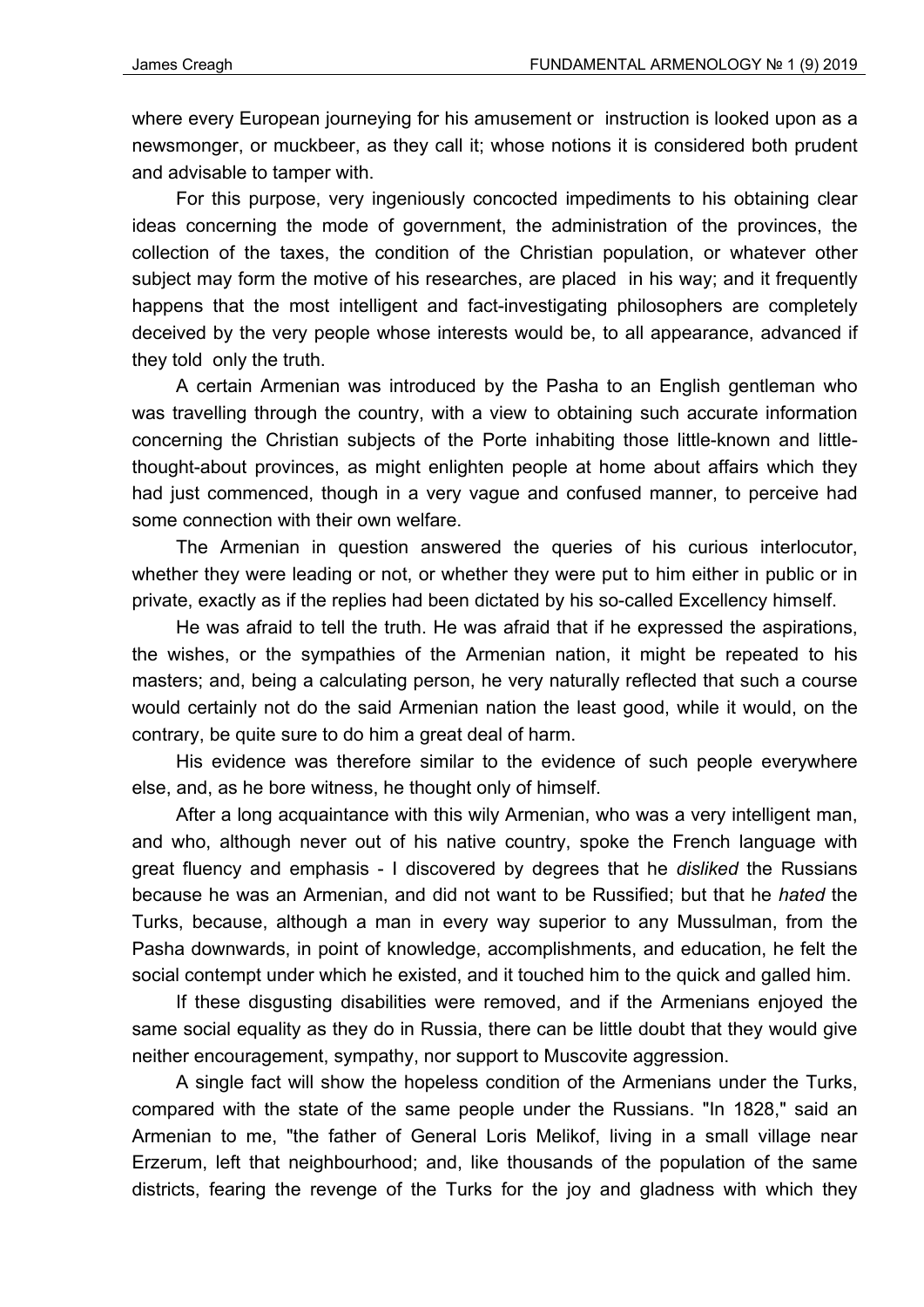hailed the conquering Paskievitch on his triumphal entry into the capital, settled in Russian territory.

"About fifty years afterwards, General Loris Melikof came back to Erzerum as the Commander in Chief of His Imperial Majesty's forces.

"If," said the Armenian who told me this story, "Melikof had remained in Turkey, how different would have been his lot; and is it therefore in any way probable that we should prefer the government under which we are degraded to the condition of despised and contemptible slaves, to the one under which we live on terms of complete equality with our rulers?"

I confessed that I thought it extremely unlikely that any sensible man could give the preference to the first; and he assured me that I was quite right.

On the direct road between Erzerum and Bayazid, I frequently stopped with a rich Armenian family, because - like Mr. Hamilton, secretary to the Geographical Society, who travelled in these countries more than forty years ago - I "always preferred a Greek or Armenian house, in which we were less exposed to the inconvenient and sometimes impertinent curiosity of the host."

In one of my visits to this town, at a time when it appeared to superficial observers that the Russian invasion of Armenia had entirely failed, and that there was a much greater probability of the Ottomans besieging Alexandropol than of the Muscovites marching on Erzerum - a Turk, who had previously received me with demonstrations of politeness, absolutely refusing to let me in, recommended me to the house of a Ghiour as a more suitable resting-place for a good Christian man.

I accordingly claimed the hospitality of the Armenian, who, waiting on me himself, expressed with apparent sincerity the pleasure he felt at my visit.

In the course of conversation, he assured me that he, as well as all his fellowcountrymen in the town, hailed the repulse of the Russians with great glee.

The reasons that he gave for sentiments so hostile to people professing only to act for the emancipation of the Armenian nation, appeared certainly plausible enough; and are, in fact, all that can be urged, and there is much in them in favour of a continuance of Ottoman rule.

"We know the Turks," said he, "and under their administration we enjoy a selfgovemment which leaves our language, the education of our children, and our national customs, so perfectly untrammelled and free from any official interference, that we have no wish to change it for the rule of a people who steadily endeavour, by means of carefully devised regulations affecting even our indoor family life, to absorb us altogether, to force their tongue on us, and in fact to alter us from Armenians into Russians.

"In fifty years the Muscovites have done more towards the moral annihilation of the Armenians, as a separate nation, than has been effected by the Turks in several centuries.

"For these reasons we have no sympathy with the Russians and wish only to be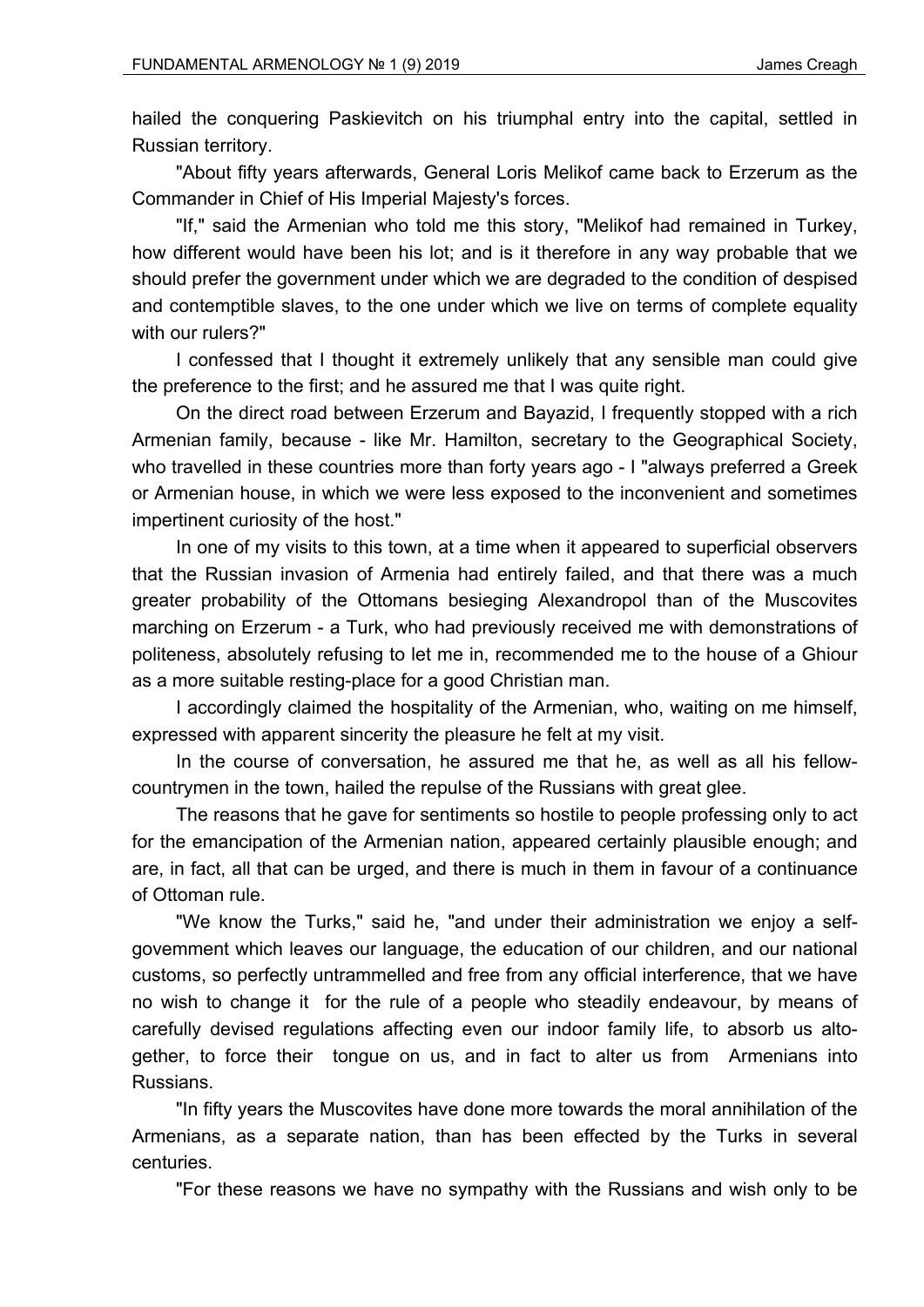left alone. Besides, we can trade with greater freedom in Turkey than in Russia; so that many Turkish Armenians become exceeding rich, and enjoy a monopoly of the commerce of the whole country.

"These are great advantages; and, notwithstanding some grievances against our masters, we do not want to swap them against certain extensions of liberty, which, although very plausible at first sight,- appear, on a closer examination, to be in no way compensated for by the several very troublesome and annoying Muscovite bureaucratic and centralising regulations to be weighed against them."

It is almost certain that a traveller in either Turkish or Persian Armenia, even if he spoke the Armenian language as well as Moses of Khorene, or Thomas of Medzop himself,- would hear expressions of opinion so exactly similar, that when he returned to Europe he would carry with him convictions about the feelings of the people, founded on evidence so indisputable, that nobody would be impertinent enough to question for a moment their perfect accuracy.

"If you honourable English folk," said the Bishop of Baibourt," really want to understand the kind of liberty and the amount of happiness we enjoy under the Turkish Government, why do you not send some of your countrymen, not to ride post through the country, not to stop with your Consuls in the large towns where our people are protected by the neighbourhood of Europeans; but to reside in some of our villages in different parts of Armenia for a few months?

"If you do so, we shall no longer laugh or cry at the truly absurd nonsense about us translated from your honourable newspapers into ours.

"Have you remarked the Armenians," continued he, "as you rode along the road? Had you never even heard of their existence before, would not their cringing manners and frightened looks cause you to notice a great difference between them and the haughty Osmanli or Koord, who, armed with knives and pistols, must ever feel a contempt for the poor defenceless Christian, no more capable of defending himself than an old woman?

"Must not unarmed people, living among warriors, be ever at their mercy?

"Would not these facts alone and in them selves cause an observant mind to make deductions more consonant with probability and reason than the mendacious accounts gathered either from Pashas, or from Armenians in their service and dependent upon them for bread?

"A cunning and sagacious traveller using his eyes alone, and without placing any dependence whatever on his ears,- might learn to suspect that after all the lot of a Christian in Asia Minor is such that people in England have but little idea of its social degradation.

"The warlike aspect and fine and independent manners of the martial Osmanli contrast so remarkably with the gentle and inoffensive air of the most unsoldierlike Armenian,- that those circumstances taken by themselves display two extremes of military pride and civilian subservi.ency."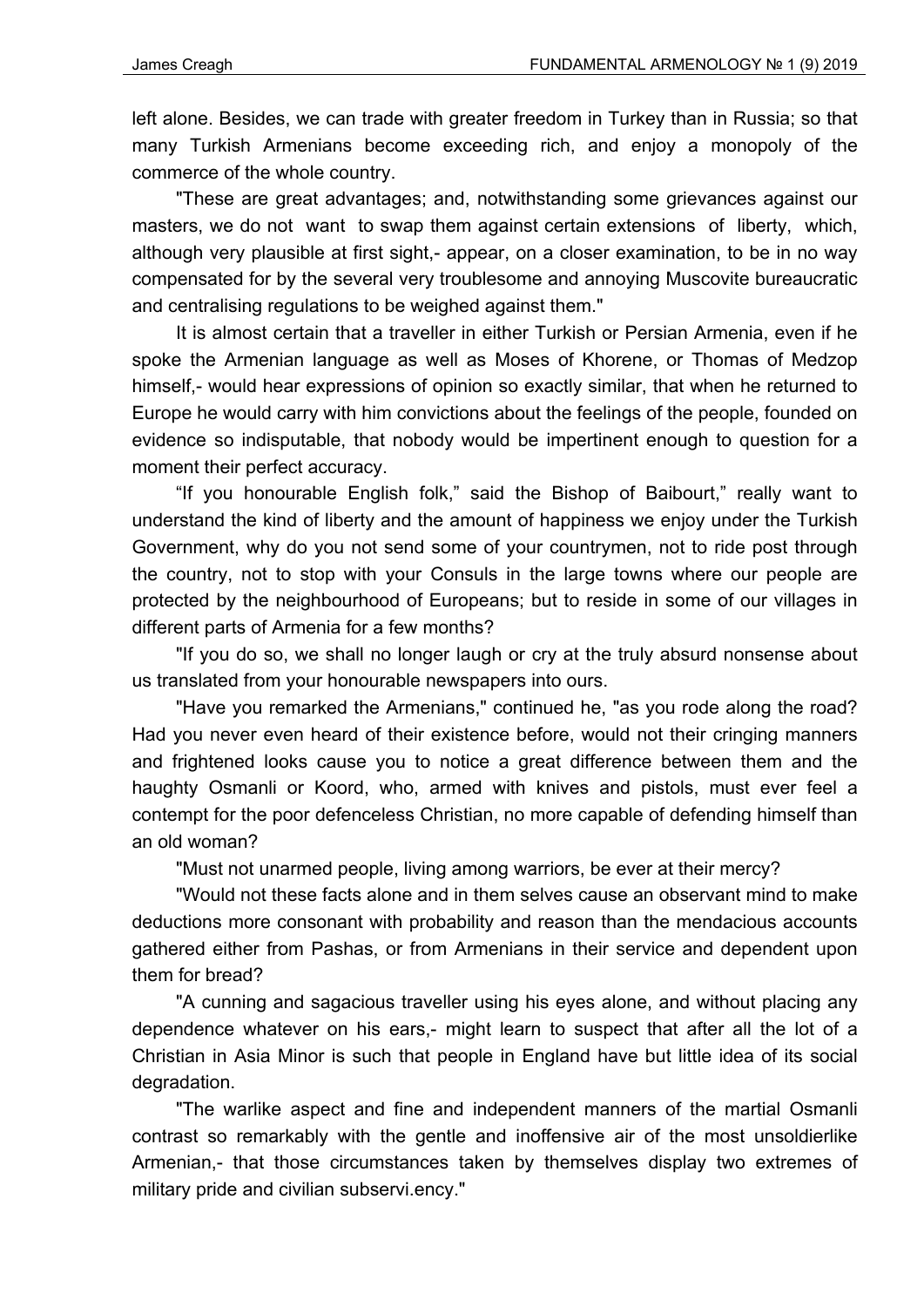Several visits to the Armenian whom I have mentioned in the preceding page, caused our acquaintance to ripen into confidence.

Considering me at length a person who might be trusted, and who would not go and repeat what he said to a Pasha, with a view to having his grievances redressed,- he told me exactly what I have always heard from every Armenian with whom I have been the least intimate.

''When I go to Tiflis or Erivan," said he, "I feel as I walk about the streets that I am a man; in this town, my native lace, I am constantly addressed as a disbelieving dog.

"Such insults I am accustomed to. I dare not redress them, because here, were a Christian slave - for we are slaves and nothing else - were a Christian slave, then, I say, to assault what men hereabout call a true believer, he would either be beaten to a jelly, or perhaps slain outright.

"God grant that the Russians may come here; we should hail them as deliverers."

Naturally astonished at what appeared to me such a sudden change of sentiments in a man who only a very short time previously had expressed wishes so entirely opposed to the hopes to which he now gave vent with every appearance of sincerity and truth,- I asked him the reasons for this wonderful modification of ideas.

"I have not changed; but what I told you first," said he, "is what I thought would be most pleasing to your ears, because you English I know hate the Russians, but you love the Turks."

And indeed the affection of the English for the Turk is so incomprehensible to the ordinary Armenian, that a young peasant in the mountains above Ghumish Hana, once asked me if we too were not Mussulmans like the Osmanlis.

I happened to be in the town in which my Armenian friend lived, when it was taken by the Russians at the end of October, 1877; and no sooner had the Turks been driven out at the points of the Cossack lances,- than a wonderful and interesting change was operated in the social aspects of the place.

An acquaintance of mine, whom I had often met in my Armenian friend's house the High-Priest of the town, in fact - and whose timidity and shyness had always impressed me with feelings of pity, was suddenly promoted to the rank of a kind of civil governor.

It is the positions in which men are placed, rather than their natural dispositions and character, that causes the enormous differences to be observed between them.

The good priest, no longer adopting a mean or cringing attitude, nor walking, as he was in the habit of doing, very close to the wall for fear of being pushed out of the way by a swaggering Turk, strutted bravely, and with lofty paces, in the very middle of the street.

So far from saluting me as a brother in Christ, with the respect and humility which on previous occasions had invariably accompanied his civilities, he accosted me jauntily and with the air of Mister the Prefect on the Emperor's Feast, thinking, no doubt, that it was rather my place to salute him, than his to acknowledge me.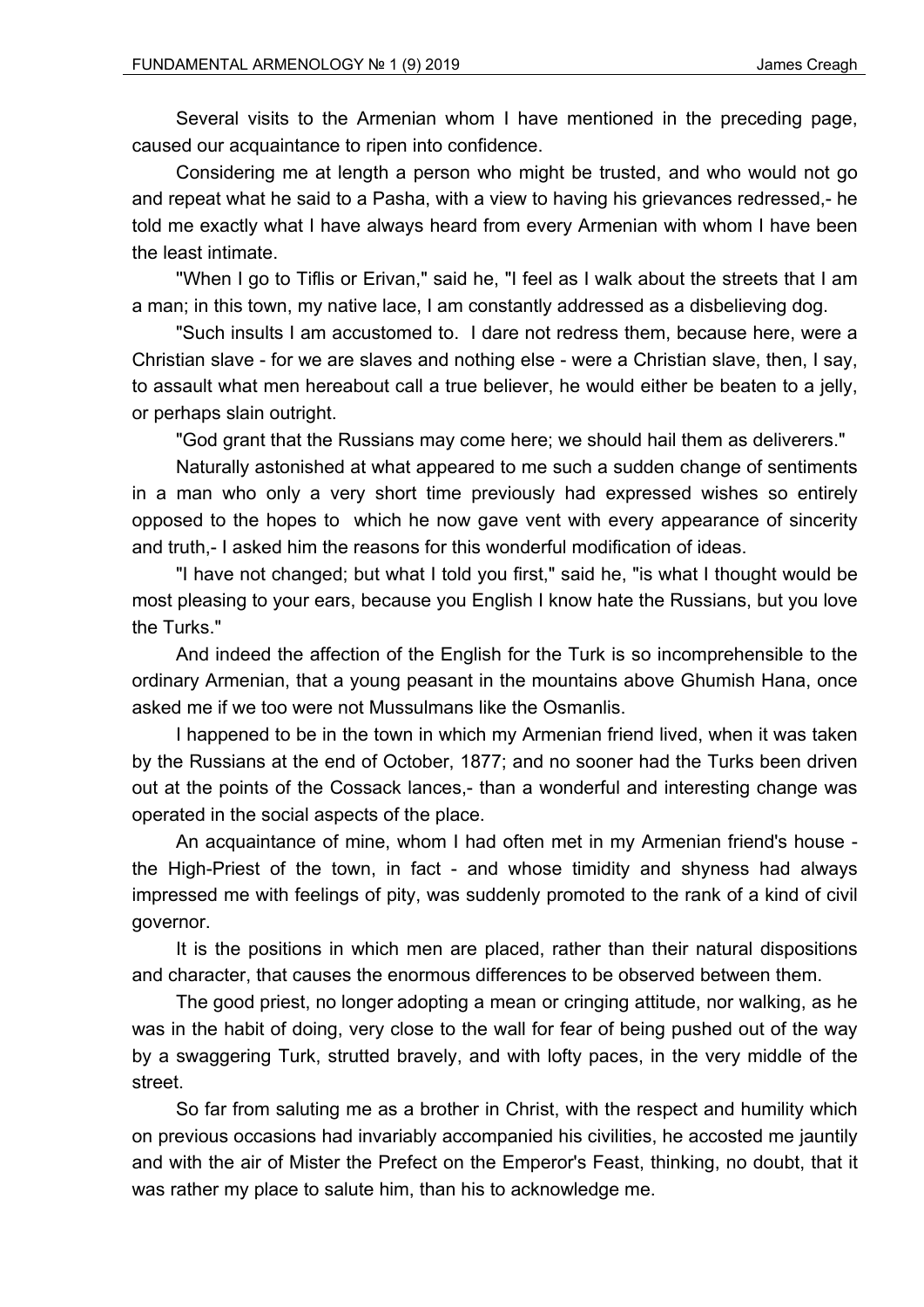1

The impertinent and dignified old Turk who refused to let me in because I was a Ghiour, had quite lost the composure with which he was in the habit of insulting Christians; and such is the bent of the OrientaI mind, ever ready to accept cheerfully and without a murmur whatever cannot be avoided, nobody in the town bowed lower to the recently inflated ecclesiastic than he did.

It was now the turn of the priest to speak contemptuously of unbelievers; so going to his church, he got up on a very high place in order that everyone might hear him better, and forcing his voice into a savage roar, cried out, "Let God arise, and let His enemies be scattered."

The whole Christian population of the town received the Russians with every demonstration of delight and joy; and, as there were many Armenian soldiers and officers in the regiments of occupation, their now happy countrymen and countrywomen crowding round, looked at them with honest pride, and no doubt sung songs of burthens somewhat similar to that of "See the conquering hero comes!<sup>1</sup>"

Many an old grudge was perhaps paid for in hard words; but the Turks were not illtreated, and perfect order was preserved in the place.

It was impossible, however, to witness the Russian occupation without feeling and seeing beyond a shadow of doubt that the Armenians regarded it as a delivery from the thraldom of their tyrants, and blessed the day on which they marched in.

The whole population of Erzerum turned out with tears of joy to greet the soldiers of Paskievitch, in 1828. Women and girls, singing hymns and psalms, threw flowers in the way; and so ardent was the wish of its inhabitants to be delivered from Turkish bondage, that great crowds of Armenians, selling all they had at the vilest prices, followed the retreating Russians across the frontier, and settled under the protection of the Czar.

The arrival of the Muscovites in the same place at the end of the year 1877 was equally pleasant to the Armenian people, who, with a view to expressing their satisfaction and pleasing the invading hordes - worked cheerfully, and like menial servants for the soldiers.

There was nevertheless an exception to this general jubilee; for although the orthodox or Gregorian Armenians are, as I believe I have shown, favourable to the Muscovites,- the Roman Catholic Armenians fear the supremacy of their heretical countrymen, or that of their protecting and sympathetic Russian friends.

They far prefer (at least, so I have always been told by their priests) the government of the Sultan to that of the Czar. The Pope has told them to hate the Russians more than the Turks, and they do so.

In a manner somewhat similar to that in which they claim a kind of protectorate over the Greek subjects of Turkey,- Russian influence has long been silently at work upon the conduct of the affairs of the Armenians; and no sooner had the power of the

<sup>1</sup> What I saw on this occasion only confirms the testimony of the Patriarch Narses, of Mr*.* Bryce, of Baron Haxthausen and of every impartial writer who knows anything about tile subject of which he treats.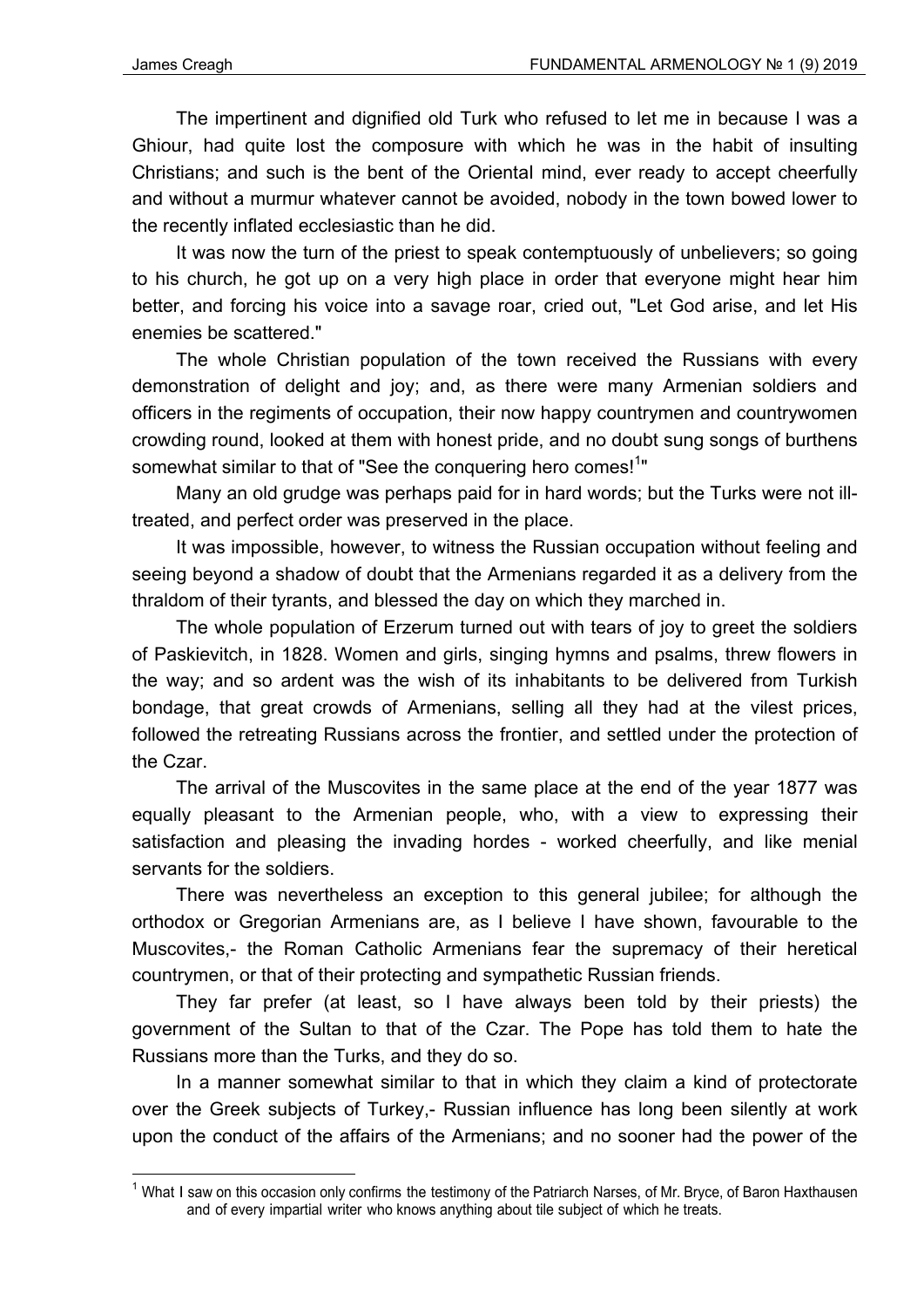Czars been consolidated in their newly-acquired Caucasian provinces,- than their interference, threats, and expostulations protected, in a way, those unhappy and persecuted Christians against the tyranny of both their Persian and Turkish masters.

More than a hundred years ago the Patriarch actually obtained the sanction of Russia previously to his elevation to the patriarchal throne; and in the beginning of this century a thoroughly Russified Armenian, one Prince Joseph Dolgorouki, became head of the Armenian Church.

Both Turkey and Persia, with that carelessness and apathy so remarkable in the action of Oriental governments, - quite abandoned their right to a voice in the appointment of candidates for these dignities; and so it came to pass that the Patriarchs have been entirely chosen by Russian action.

For this reason the people have been educated so as to look to Russia for support; and in 1828, when Paskievitch quietly took possession of Echmiadzin, *the*  focus and centre of Armenian opinion a nd nationality, - Russian influence extended throughout the whole country.

The Arnienians are capable of receiving the highest European civilisation; and if Russia, instead of trying to drill them into mediocrity only suitable to their own peasants, would allow the free action of the national institutions,- the people would display such a knowledge for the management of their own affairs, as might in a few years astonish their numerous traducers.

Certain sentiments, such as a knowledge of right and wrong, for instance, are, it is said, innate in mankind, as a result of the original construction of the mental faculties. An additional sentiment or faculty is innate in the Russian official. It is called, for want of a better word, red-tape. This Russian red-tape can leave nothing alone. It has been even introduced into the Armenian Church: where the bishops, priests, and deacons are all obliged to write confidential reports on a variety of subjects to their superiors.

The parochial government of the Armenians, in consequence of the consecration of centuries, so dear to their hearts,- is changed by the Muscovites into a system of centralisation which must eventually absorb the nation.

The Government schools force the children to learn Russian, whether they like it or not; and it is the object of the St. Petersburg Government, in stamping out their language, to deal with the Armenians as they dealt with the Poles.

Those Armenians, who have been carefully educated in Russia with a view to being officials and officers in the service of the Government,- are so well drilled and disciplined for the duties required of them, that they become even more imbued with the red-tape system than the Russians themselves.

It is for these reasons that the people dislike the Muscovites; although for the sake of the security enjoyed under their rule,- they prefer them to the Turks. No man is so patriotic as to prefer his country to his own wife and children. Under the Turks the integrity of the nation is safe enough, but the family is in continual dread of being outraged.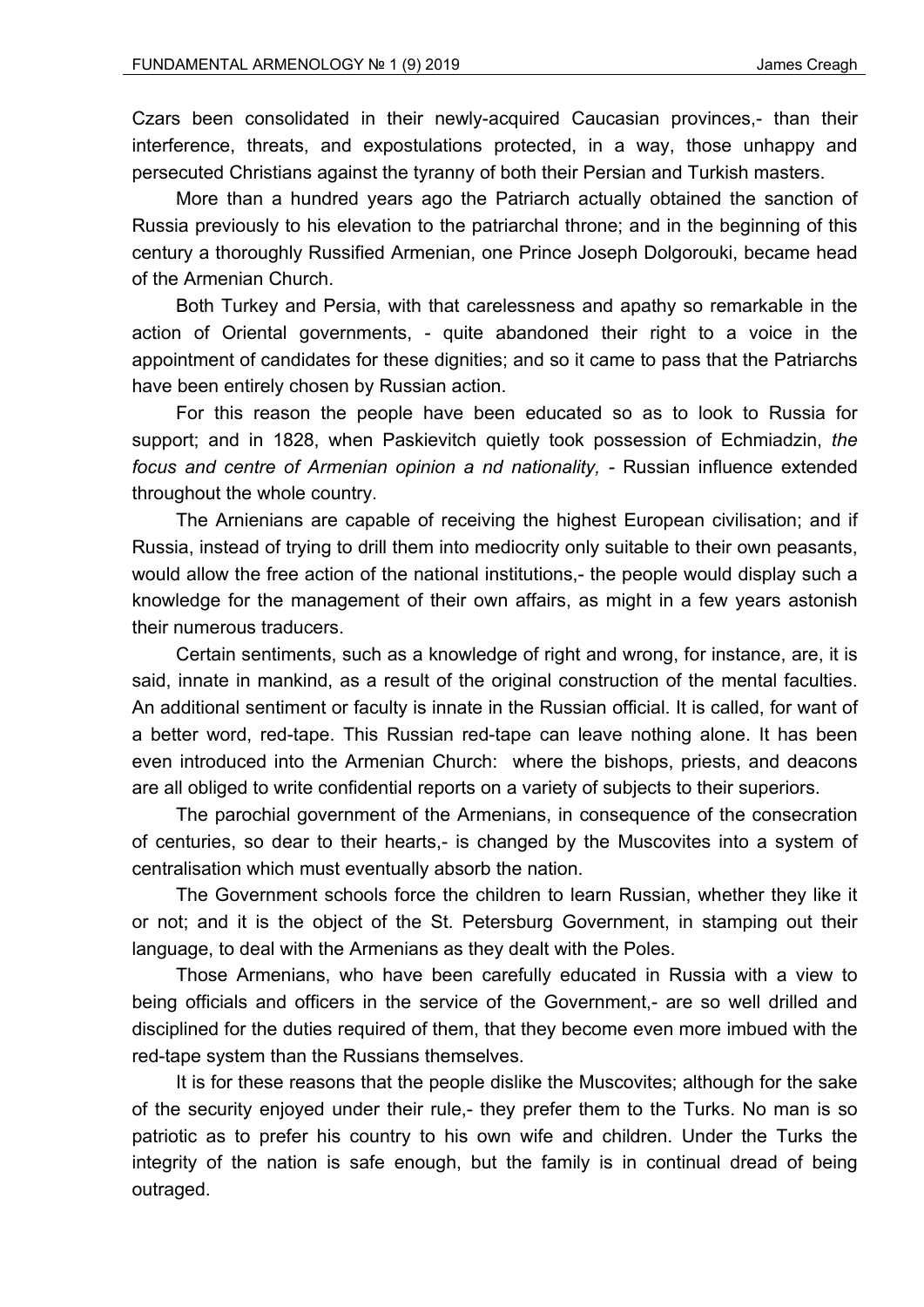If the English protectorate of Asia Minor gives the Armenians real liberty, protects their persons and their property, and places those people on a perfect footing of equality with their Mussulman neighbours,- there can be no doubt that any further Russian intrigues among them would fall on very barren ground.

The Turkish Government, often keenly alive to what concerns their own interests, look upon the thorough emancipation of the Armenians, notwithstanding their comparatively small numbers, - with feelings of great alarm.

Scattered throughout the whole of Turkey, the Armenians, whose energies till now have been entirely devoted to trading, higgling, and peddling,- have possession of a great part of the commerce of Asia Minor; and, like any people who have paid extreme attention to one particular subject,- they are unrivalled in the useful arts of cheating and lying.

Nowhere in the world will be found such exceedingly (to use an American expression)" smart'' men, whose ideas of business consist in trying to make others buy experience at great prices.

"As the active powers of the human mind, when roused to vigorous exertion in one line, are most capable of operating with force in other directions," it is almost certain that the Armenians, from enterprising merchants, thinking alone of the pursuit of gain, would, if a fair field was opened to them, turn their talents to good accounts as politicians.

Were the country once really freed from the oppression by which it has been weighed down for centuries, and were all its inhabitants, whether Christian, Jew, Turk, Devil-worshipper, Candle-extinguisher, or Gipsy, placed on a footing of perfect civil and religious equality,- many highly cultivated Armenians, living very far away, would bring back to their native land all the ingredients necessary for the thorough civilisation, good administration, and complete development of the vast resources of the country.

This is exactly what a far-seeing and enlightened Turk is afraid of; and consequently it is a duty that he owes to posterity to prevent a movement which would take a large share, if not the whole government of the country,- out of its hands.

If in every community governed according to modern ideas, mind and culture must sooner or later come to the surface,- it is quite certain that the germ of the Minor Asiatic civilisation can only be effected through the Armenians.

A smattering of French stamps the ordinary Pasha as a very enlightened man in the eyes of the pattern traveller; or rather of the pattern tourist, as the rapidity with which men push along nowadays causes a great difference between the two: but there is hardly a single Turk in Armenia who is what would be called an educated man in any European society.

The Turk wonders at our liberty, our customs, our institutions, our manners, and our curiosity in inquiring how the people in other countries get on; but he has not the least admiration for all these things; while he has such a, thorough hatred and suspicion of every innovation, - that the most insignificant alteration in anything to which he has become quite accustomed, is regarded by him as the thin edge of a wedge, preparatory